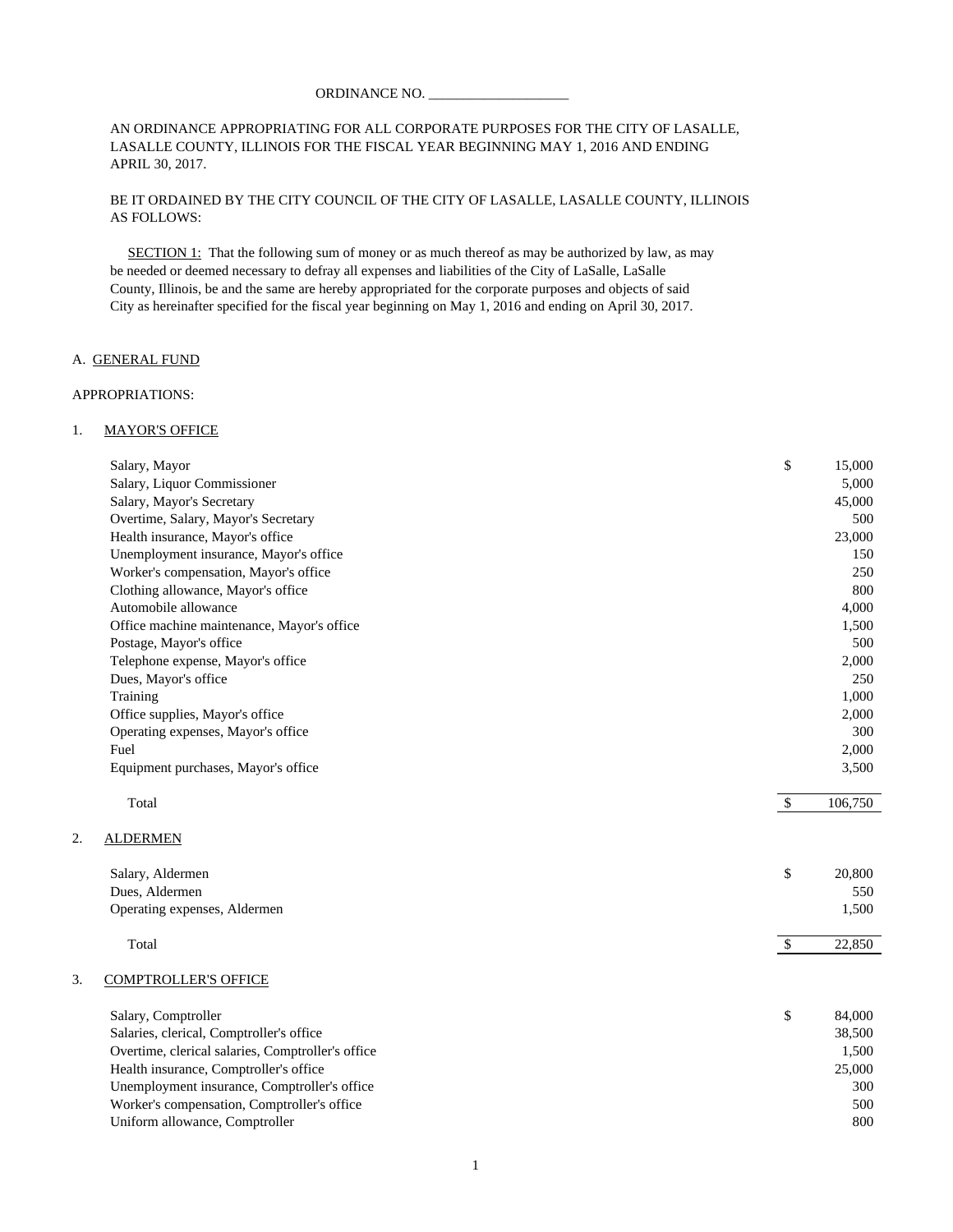|    | Maintenance service equipment, Comptroller's office  |                           | 25,000  |
|----|------------------------------------------------------|---------------------------|---------|
|    | Postage, Comptroller's office                        |                           | 5,000   |
|    | Telephone, Comptroller's office                      |                           | 1,200   |
|    | Dues, Comptroller's office                           |                           | 300     |
|    | Training                                             |                           | 2,500   |
|    | Office supplies, Comptroller's office                |                           | 6,000   |
|    | Operating expenses, Comptroller's office             |                           | 500     |
|    | Equipment purchase, Comptroller's office             |                           | 3,000   |
|    | Total                                                | $\mathcal{S}$             | 194,100 |
|    |                                                      |                           |         |
| 4. | <b>CITY CLERK'S OFFICE</b>                           |                           |         |
|    | Salary, City Clerk                                   | \$                        | 18,000  |
|    | Assistant salary, City Clerk                         |                           | 300     |
|    | Worker's compensation, City Clerk                    |                           | 200     |
|    | Maintenance service equipment, City Clerk            |                           | 600     |
|    | Postage, City Clerk                                  |                           | 600     |
|    | Telephone, City Clerk                                |                           | 850     |
|    | Publishing, City Clerk                               |                           | 7,500   |
|    | Codification, City Clerk                             |                           | 6,000   |
|    | Dues, City Clerk                                     |                           | 100     |
|    | Training, City Clerk                                 |                           | 300     |
|    | Subscriptions, City Clerk                            |                           | 100     |
|    | Office supplies, City Clerk                          |                           | 2,000   |
|    | Operating expenses, City Clerk                       |                           | 100     |
|    | Equipment purchases, City Clerk                      |                           | 3,200   |
|    | Total                                                | \$                        | 39,850  |
| 5. | <b>TREASURER'S OFFICE</b>                            |                           |         |
|    | Salary, City Treasurer                               | \$                        | 4,000   |
|    |                                                      |                           |         |
|    | Dues, City Treasurer                                 |                           | 75      |
|    | Total                                                | $\boldsymbol{\mathsf{S}}$ | 4,075   |
| б. | <b>CITY ATTORNEY</b>                                 |                           |         |
|    | Retainer, City Attorney                              | \$                        | 15,000  |
|    | Legal services, City Attorney                        |                           | 150,000 |
|    |                                                      |                           |         |
|    | Total                                                | $\mathbb{S}$              | 165,000 |
| 7. | <b>ECONOMIC DEVELOPER</b>                            |                           |         |
|    | Salaries, Economic Developer                         | \$                        | 64,000  |
|    | Health insurance, Economic Developer                 |                           | 13,000  |
|    | Unemployment insurance, Economic Developer           |                           | 150     |
|    | Automobile allowance, Economic Developer             |                           | 1,440   |
|    | Uniform allowance, Economic Developer                |                           | 400     |
|    | Maintenance service - equipment, Economic Developer  |                           | 500     |
|    | Postage, Economic Developer                          |                           | 100     |
|    | Other professional services Economic Developer       |                           | 1,000   |
|    |                                                      |                           |         |
|    | Telephone, Economic Developer                        |                           | 1,300   |
|    | Training, Economic Development                       |                           | 500     |
|    | Maintenance supplies-equipment, Economic Development |                           | 250     |
|    | Office supplies, Economic Developer                  |                           | 500     |
|    | Grant writing fees, Economic Development             |                           | 10,000  |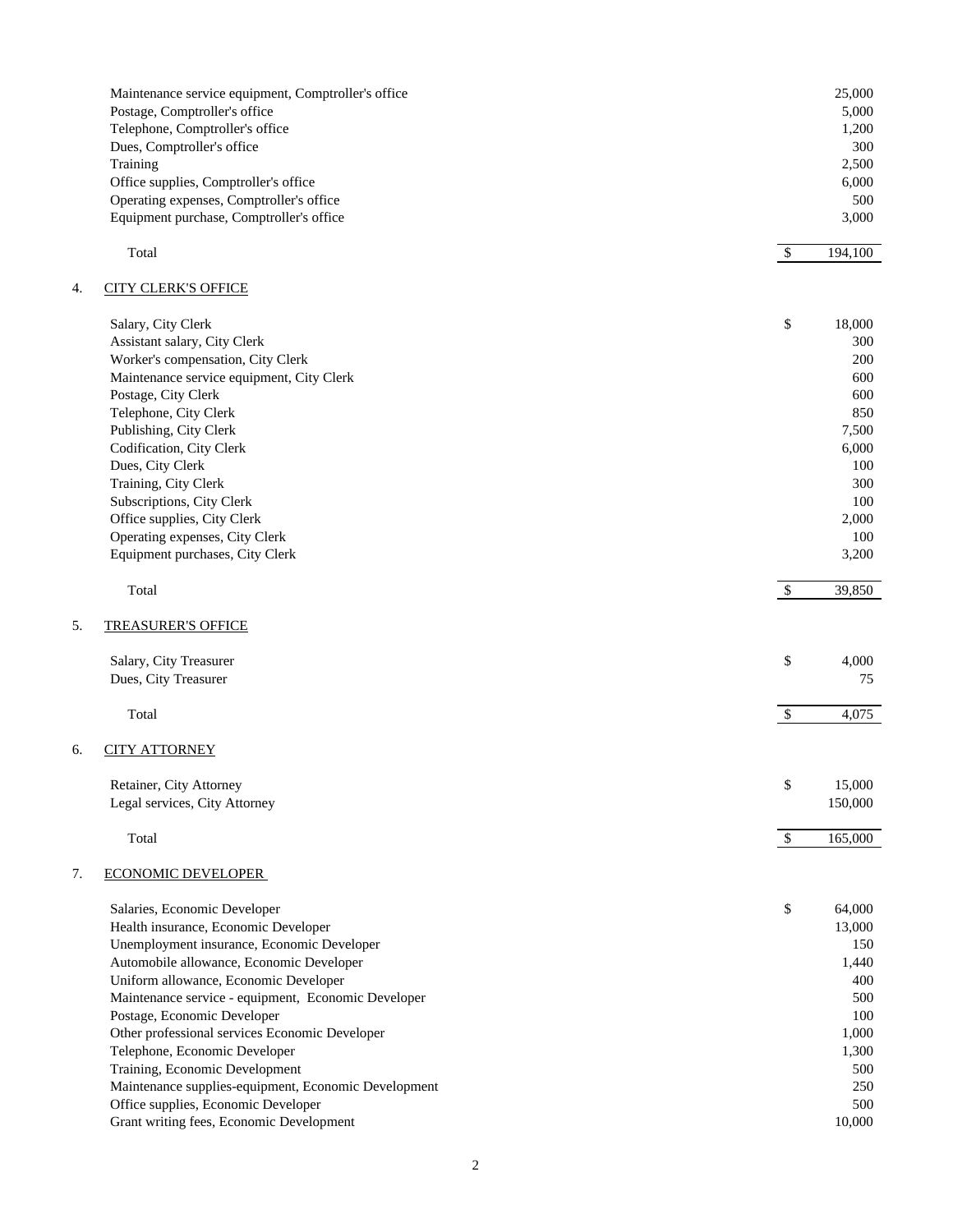|    | Total                                     | $\sqrt{3}$ | 93,140    |
|----|-------------------------------------------|------------|-----------|
| 8. | <b>PUBLIC SAFETY - POLICE</b>             |            |           |
|    | Salary, police chief                      | \$         | 105,000   |
|    | Salaries, police lieutenants              |            | 170,000   |
|    | Salaries, police sergeants                |            | 250,000   |
|    | Salaries, police patrolmen                |            | 1,000,000 |
|    | Salaries, police dispatchers              |            | 230,000   |
|    | Overtime salaries, police lieutenants     |            | 10,000    |
|    | Overtime salaries, police sergeants       |            | 20,000    |
|    | Overtime salaries, patrolmen              |            | 60,000    |
|    | Overtime salaries, police dispatchers     |            | 7,500     |
|    | Health insurance, police                  |            | 375,000   |
|    | Unemployment insurance, police            |            | 5,000     |
|    | Workmen's compensation insurance, police  |            | 60,000    |
|    | Pension benefits, police                  |            | 797,720   |
|    | Uniform allowance, police                 |            | 30,000    |
|    | Maintenance - equipment, police           |            | 20,000    |
|    | Maintenance - code red, police            |            | 5,000     |
|    | Maintenance - vehicles, police            |            | 25,000    |
|    | Maintenance - radios, police              |            | 2,000     |
|    | Other professional services, police       |            | 50,000    |
|    | Postage, police                           |            | 1,000     |
|    | Telephone, police                         |            | 30,000    |
|    | Leased circuits, police                   |            | 12,000    |
|    | Printing, police                          |            | 2,000     |
|    | Dues, police                              |            | 1,200     |
|    | Training, police                          |            | 15,000    |
|    | Testing, police                           |            | 2,000     |
|    | Liability insurance, police               |            | 55,000    |
|    | Office supplies, police                   |            | 2,000     |
|    | Drug traffic prevention, police           |            | 50,000    |
|    | Operating expenses, police                |            | 6,500     |
|    | Range expense, police                     |            | 2,000     |
|    | Fuel, police                              |            | 50,000    |
|    | Equipment purchase, police                |            | 30,000    |
|    | Vehicle purchase, police                  |            | 45,000    |
|    | Total                                     | \$         | 3,525,920 |
| 9. | <b>PUBLIC SAFETY - FIRE</b>               |            |           |
|    | Salaries, fire chief and assistant chief  | \$         | 2,300     |
|    | Salaries, fire truck chauffeurs           |            | 300,000   |
|    | Salaries, volunteer firemen               |            | 150,000   |
|    | Overtime salaries, fire truck chauffeurs  |            | 12,000    |
|    | Salaries, part-time fire truck chauffeurs |            | 35,000    |
|    | Health insurance, fire                    |            | 75,000    |
|    | Unemployment insurance, fire              |            | 2,200     |
|    | Worker's compensation, fire               |            | 40,000    |
|    | Pension benefits, fire                    |            | 150,000   |
|    | Uniform allowance, fire                   |            | 3,000     |
|    | Maintenance - building, fire              |            | 10,000    |
|    | Maintenance - equipment, fire             |            | 3,600     |
|    | ESDA expenses, fire                       |            | 1,300     |
|    | Maintenance - fire equipment, fire        |            | 4,200     |

Maintenance - vehicles, fire 25,000

3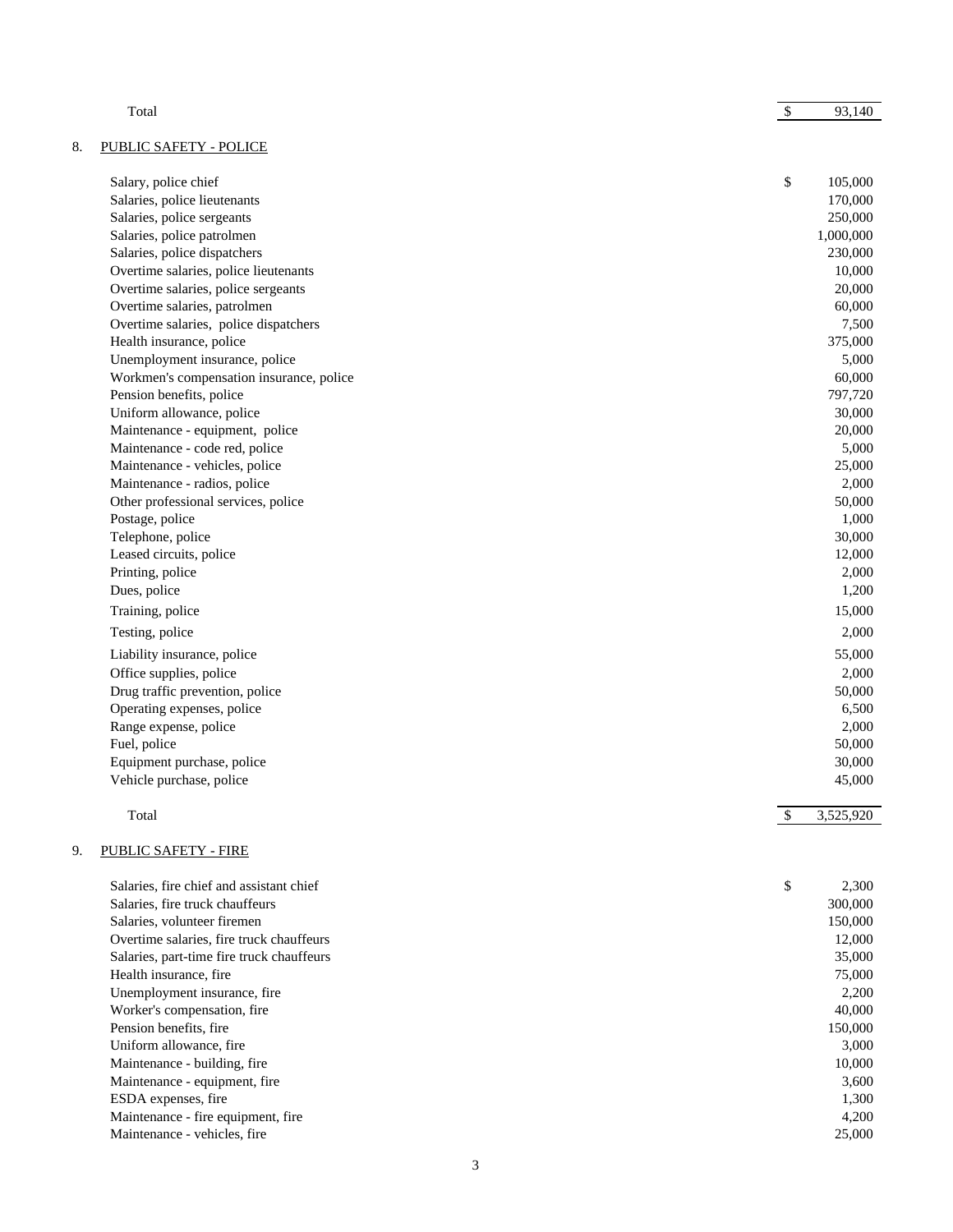|     | Maintenance - radios, fire<br>Medical - exams, fire                                             |              | 3,000<br>2,800 |
|-----|-------------------------------------------------------------------------------------------------|--------------|----------------|
|     |                                                                                                 |              |                |
|     | Other professional services, fire                                                               |              | 50,000         |
|     | Postage, fire                                                                                   |              | 150            |
|     | Telephone, fire                                                                                 |              | 8,000          |
|     | Dues, fire                                                                                      |              | 1,000          |
|     | Training, fire                                                                                  |              | 4,000          |
|     | Utilities, fire station                                                                         |              | 5,000          |
|     | Liability insurance, fire                                                                       |              | 23,000         |
|     | Office supplies, fire                                                                           |              | 2,000          |
|     | Operating expenses, fire                                                                        |              | 5,000          |
|     | Fuel, fire                                                                                      |              | 10,000         |
|     | Equipment purchase, fire                                                                        |              | 30,000         |
|     | Vehicle purchase, fire                                                                          |              | 57,000         |
|     | Capital outlay, fire station                                                                    |              | 11,000         |
|     | Total                                                                                           | $\mathbb{S}$ | 1,025,550      |
| 10. | PUBLIC SAFETY - HEALTH/WELFARE                                                                  |              |                |
|     | Welfare health services                                                                         | \$           | 11,462         |
|     | Total                                                                                           | $\mathbb{S}$ | 11,462         |
| 11. | <b>PUBLIC WORKS - STREET</b>                                                                    |              |                |
|     | Salaries - foreman, street department                                                           | \$           | 64,000         |
|     | Salaries - building and grounds, street department                                              |              |                |
|     | Salaries - mechanics, street department                                                         |              | 105,000        |
|     | Salaries - laborers, street department                                                          |              | 165,000        |
|     | Overtime salaries - foreman, street department                                                  |              | 5,000          |
|     | Overtime salaries - building and grounds, street department                                     |              |                |
|     | Overtime salaries - mechanics, street department                                                |              | 5,000          |
|     | Overtime salaries, - laborers, street department                                                |              | 10,000         |
|     | Health insurance, street department                                                             |              | 90,000         |
|     | Unemployment insurance, street department                                                       |              | 1,000          |
|     | Worker's compensation, street department                                                        |              | 30,000         |
|     | Uniform allowance, street department                                                            |              | 2,400          |
|     | Maintenance - building, street department                                                       |              |                |
|     |                                                                                                 |              | 10,000         |
|     | Maintenance - equipment, street department                                                      |              | 60,000         |
|     | Maintenance - vehicles, street department<br>Maintenance - curbs and streets, street department |              | 40,000         |
|     | Maintenance - sidewalks, street department                                                      |              | 2,000          |
|     | Maintenance - snow removal, street department                                                   |              | 1,000          |
|     | Maintenance - sewer, street department                                                          |              | 5,000          |
|     | Traffic signals, street department                                                              |              | 5,000          |
|     | Traffic signals maintenance, street department                                                  |              | 10,000         |
|     | Maintenance - weed treatment, street department                                                 |              | 500            |
|     | Maintenance - demolition, street department                                                     |              | 200,000        |
|     | Postage, street department                                                                      |              |                |
|     |                                                                                                 |              | 1,000          |
|     | Telephone, street department<br>Training, street department                                     |              | 3,500          |
|     |                                                                                                 |              | 3,500          |
|     | Utilities - garage, street department                                                           |              |                |
|     | Street lighting, street department                                                              |              | 100,000        |
|     | Liability insurance, street department                                                          |              | 18,000         |
|     | Rentals, street department                                                                      |              | 3,000          |
|     | Other contractual services - tree/weed cut & trim, street department                            |              | 5,000          |
|     | Maintenance supplies - granular materials, street department                                    |              | 20,000         |
|     | Maintenance supplies - streets, street department                                               |              | 35,000         |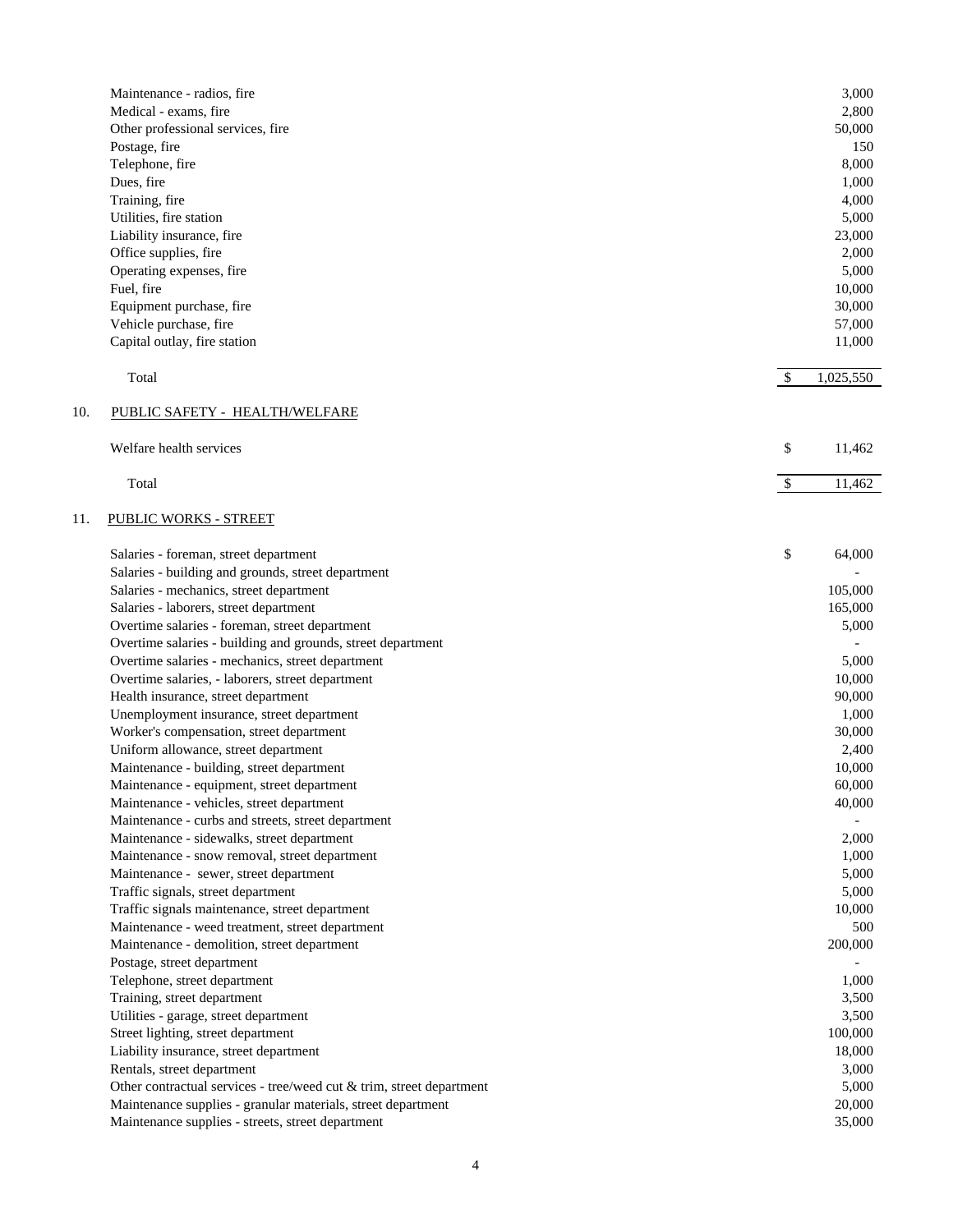| Street signs, street department                     | 20,000    |
|-----------------------------------------------------|-----------|
| Curbs, street department                            | 7,000     |
| Manholes/catch basins, street department            | 5,000     |
| Chemicals, street department                        | 7,500     |
| Sewer maintenance supplies, street department       | 5,000     |
| Blacktop - streets, street department               | 10,000    |
| Maintenance supplies - road salt, street department | 80,000    |
| Office supplies, street department                  | 500       |
| Operating supplies, street department               | 4,000     |
| Operating expenses, street department               | 1,800     |
| Small tools purchase, street department             | 3,000     |
| Fuel, street department                             | 40,000    |
| Equipment purchase, street department               | 21,000    |
| Vehicle purchase, street department                 |           |
| Total                                               | 1,204,700 |
|                                                     |           |

# 12. CITY ENGINEER

| Salary, City Engineer                           | \$<br>92,500             |
|-------------------------------------------------|--------------------------|
| Salary, Assistant Engineer                      | 6,000                    |
| Health insurance, City Engineer                 | 19,000                   |
| Unemployment insurance, City Engineer           | 250                      |
| Uniform allowance, City Engineer                | 400                      |
| Maintenance - equipment, City Engineer          | 2,000                    |
| Maintenance - vehicles, City Engineer           |                          |
| Engineering services, City Engineer             | 20,000                   |
| Postage, City Engineer                          | 100                      |
| Telephone, City Engineer                        | 500                      |
| Dues, City Engineer                             | <b>200</b>               |
| Training, City Engineer                         | 500                      |
| Subscriptions, City Engineer                    | 100                      |
| Maintenance supplies - equipment, City Engineer | <b>200</b>               |
| Office supplies, City Engineer                  | 1,500                    |
| Operating expenses, City Engineer               | 250                      |
| Fuel, City Engineer                             | $\overline{\phantom{0}}$ |
| Field supplies, City Engineer                   | 500                      |
| Equipment purchase, City Engineer               | 3,000                    |
|                                                 |                          |
| Total                                           | 147,000                  |

# 13. PUBLIC WORKS - BUILDING/CITY HALL

|     | Maintenance - building, city hall           | \$<br>30,000 |
|-----|---------------------------------------------|--------------|
|     | Maintenance - equipment, city hall          | 2,500        |
|     | Maintenance service - website, city hall    | 1,000        |
|     | Maintenance service - computer, city hall   | 6.000        |
|     | Utilities, city hall                        | 35,000       |
|     | Operating expenses, city hall               | 500          |
|     | Janitorial supplies, city hall              | 3,000        |
|     | Capital improvements/other, city hall       | 5,000        |
|     | Total                                       | 83,000       |
| 14. | <b>BUILDING INSPECTOR'S OFFICE</b>          |              |
|     | Salary, Rental Building Inspector           | \$<br>51,800 |
|     | Salary, Assistant Rental Building Inspector | 2,250        |

Health insurance, Rental Building Inspector 100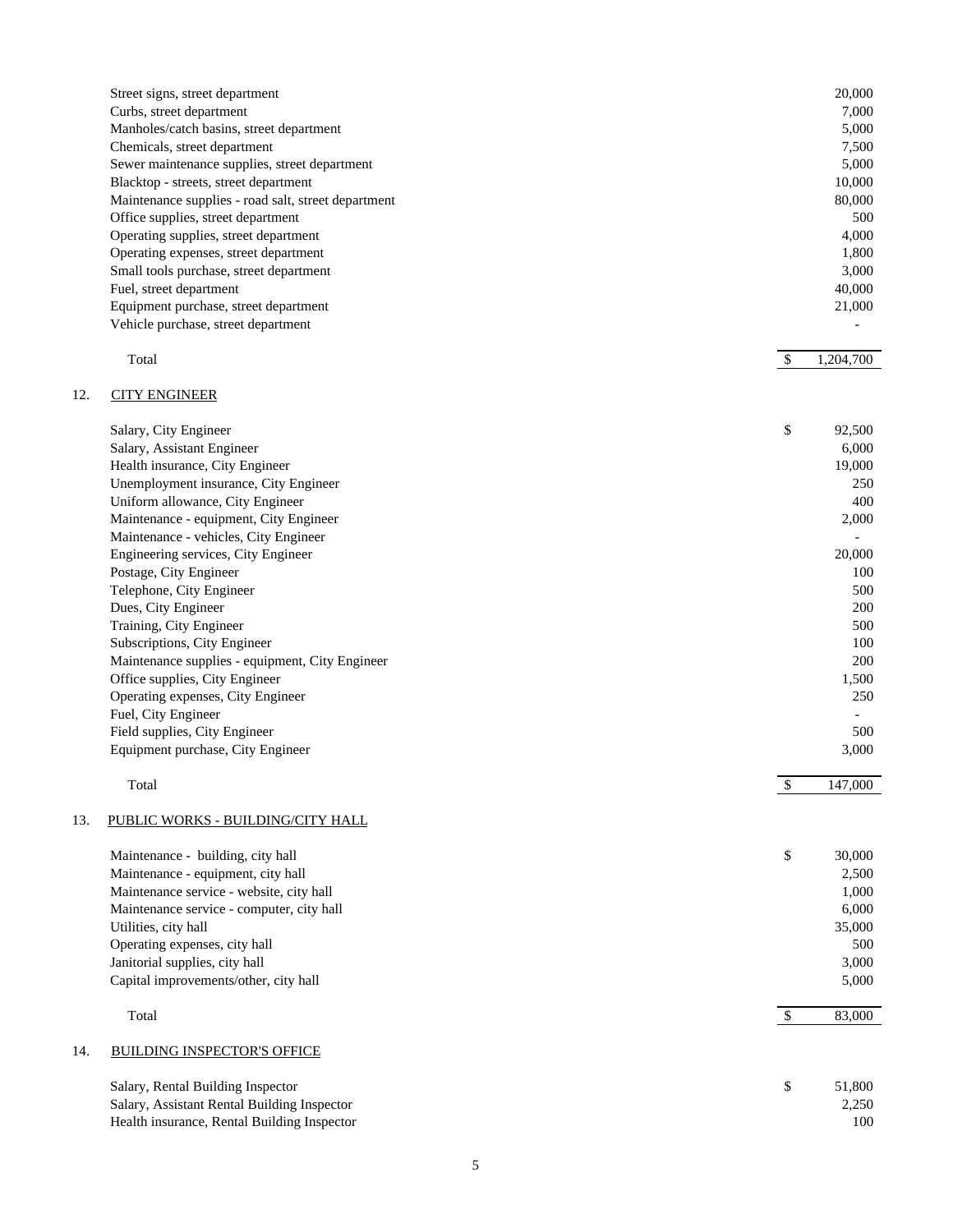| Health insurance, Assistant Rental Building Inspector | 1,000 |
|-------------------------------------------------------|-------|
| Unemployment insurance, Rental Building Inspector     | 200   |
| Uniform allowance, Rental Building Inspector          | 400   |
| Maintenance - equipment, Rental Building Inspector    | 500   |
| Maintenance - vehicles, Rental Building Inspector     | 2,000 |
| Plumbing inspection fees, Rental Building Inspector   | 1,000 |
| Inspections, other, Rental Building Inspector         | 2,000 |
| Postage expense, Rental Building Inspector            | 1,000 |
| Telephone expense, Rental Building Inspector          | 1,300 |
| Printing, Rental Building Inspector                   | 500   |
| Dues, Rental Building. Inspector                      | 100   |
| Training, Rental Building Inspector                   | 2,500 |
| Subscriptions, Rental Building Inspector              | 100   |
| Office supplies, Rental Building Inspector            | 800   |
| Equipment purchase, Rental Building Inspector         |       |
| Fuel, Rental Building Inspector                       | 1,300 |
|                                                       |       |

| $\sim$<br><b>Contract Contract Contract</b><br>Total |  |  | $\sim$ $\sim$ $\sim$<br>יי |
|------------------------------------------------------|--|--|----------------------------|
|                                                      |  |  |                            |

# 15. PUBLIC WORKS - SUPERINTENDENT

| Salary, superintendent, public works                  | \$<br>84,000 |
|-------------------------------------------------------|--------------|
| Health insurance, superintendent, public works        | 20,000       |
| Unemployment insurance, superintendent, public works  | <b>200</b>   |
| Uniform allowance, superintendent, public works       | 400          |
| Maintenance - equipment, superintendent, public works | 500          |
| Maintenance - vehicles, superintendent, public works  | 2,000        |
| Postage, superintendent, public works                 | 100          |
| Telephone, superintendent, public works               | 1,500        |
| Dues, superintendent, public works                    | 100          |
| Training, superintendent, public works                | 1,000        |
| Office supplies, superintendent, public works         | 300          |
| Operating expenses, superintendent, public works      | 100          |
| Fuel, superintendent, public works                    | 2,400        |
| Equipment purchases, superintendent, public works     | 500          |

# Total **\$** 113,100

# 16. MISCELLANEOUS

| Worker's compensation, general government                     | 15,000  |
|---------------------------------------------------------------|---------|
| Liability insurance, general government                       | 30,000  |
| Insurance - general, general government                       | 23,000  |
| Community relations - downtown, projects                      | 132,000 |
| Community relations - Comprehensive plan grant                |         |
| Community development - Postage, promotional                  | 100     |
| Community development - Publishing, promotional               | 30,000  |
| Community development - Community relations, promotional      | 50,000  |
| Community development - Celebrate LaSalle                     | 20,000  |
| Grant expenses - other                                        |         |
| Capital improvements - parking lots $\&$ alleys, construction |         |
| Capital outlay - Building, property                           | 5,000   |
| Capital outlay - Land purchase, property                      |         |
| Capital outlay - Streets, property                            |         |
| Capital outlay - Capital improvements other, property         | 20,000  |
| Capital outlay - Streets, street repairs                      |         |
| Debt service - Principal payment, G.O. Bonds                  | 260,000 |
| Debt service - Interest, G.O. Bonds                           | 88,760  |
| Debt service - Fiscal agent fee, G.O. Bonds                   | 500     |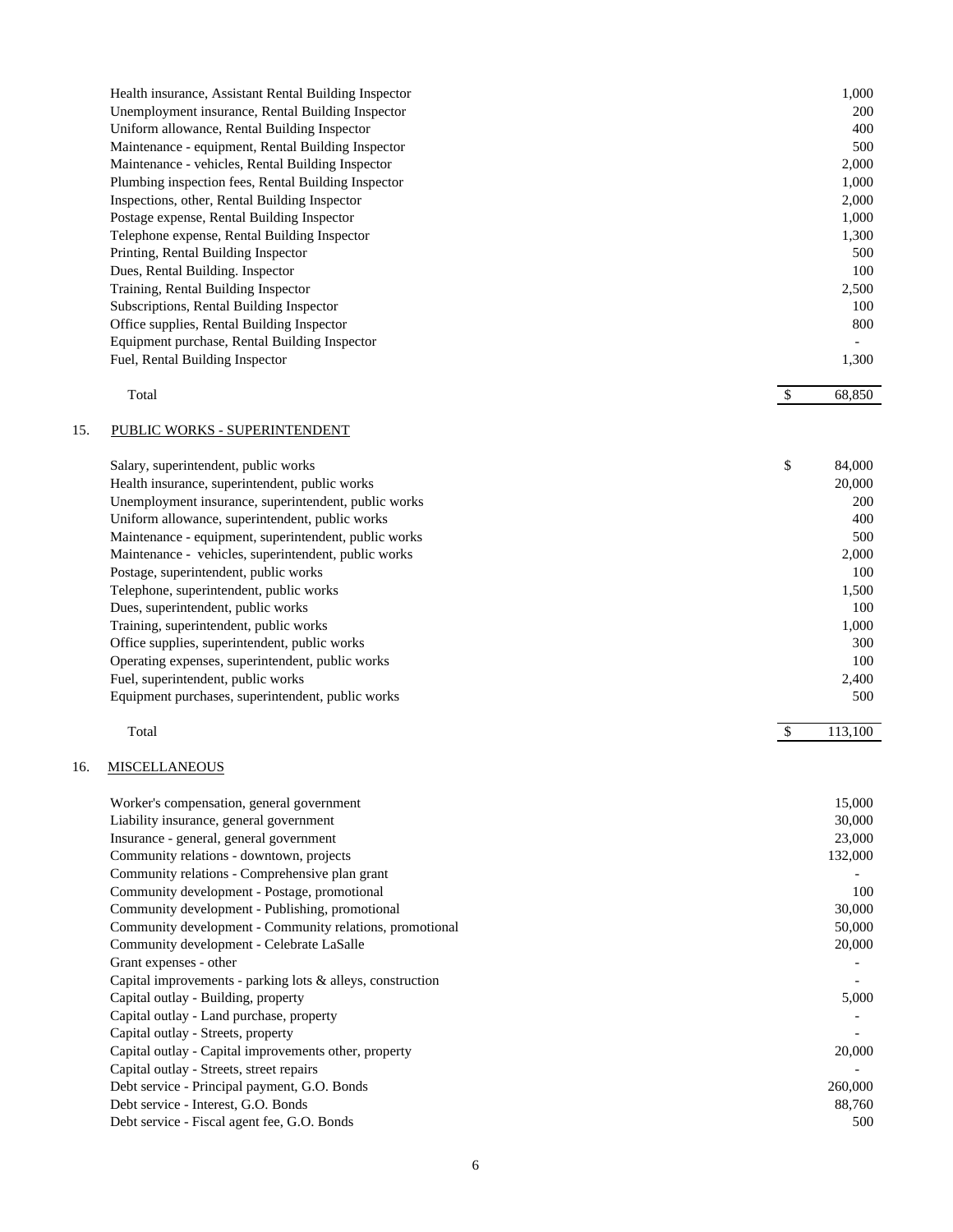| Sales Tax Reimbursement - Beck Oil Co.     | 45,000          |
|--------------------------------------------|-----------------|
| Tax Refund, Unytite Utility                | 25,000          |
| Tax Refund, Wm. P. Dooley                  | 230             |
| Tax Refund, Ralph Crane                    | 646             |
| Tax Refund, Wm. Pezanoski                  | 480             |
| Tax Refund, Robert Pezanoski               | 893             |
| Tax Refund, Catherine Pezanoski            | 330             |
| Tax Refund, Mary Edwards                   | 705             |
| Tax Refund, Terry Pezanoski                | 480             |
| Tax Refund, Charles Pezanoski              | 480             |
| Tax Refund, Diedrick                       | 1,896           |
| Tax Refund, Gerald Cleer                   | 1,929           |
| Tax Refund, Carus Corporation              | 139             |
| Tax Refund, Investment Planning            | 1,817           |
| Tax Refund, Mertel Investment Co.          | 1,157           |
| Tax Refund, Kelly Family                   | 1,084           |
| Transfer to Playground and Recreation Fund | 100,000         |
| Transfer to 2010 Recovery Bond Fund        | 63,570          |
| Transfer to 2001 Library Bond Fund         |                 |
| Transfer to Other Funds                    | 6,500           |
|                                            |                 |
| Total                                      | \$<br>926,696   |
| TOTAL GENERAL FUND APPROPRIATIONS          | 7,732,043<br>\$ |
|                                            |                 |
| <b>ESTIMATED REVENUE:</b>                  |                 |
| Property tax, general                      | \$<br>350,000   |
| Property tax, bonds                        | 341,090         |
| Property tax, pensions                     | 947,720         |
| Property tax, road & bridge                | 60,000          |
| Replacement tax, general                   | 10,000          |
| Replacement tax, pensions                  | 25,000          |
| School Resource Partnership                | 38,000          |
| Utility tax                                | 1,500,000       |
| CDAP comprehensive plan                    |                 |
| State income tax                           | 1,000,000       |
| <b>Grant Income</b>                        |                 |
| Sales tax                                  | 1,700,000       |
| Hotel/motel tax                            | 4,000           |
| Liquor licenses                            | 28,000          |
| Vehicle licenses, taxi                     | 300             |
| <b>Business licenses</b>                   | 12,000          |
| Animal licenses                            | 800             |
| Franchise fees                             | 120,000         |
| Gaming revenue                             | 150,000         |
| Sand mining revenue                        | 100,000         |
| Occupational licenses                      | 2,000           |
| Other licenses                             | 15,000          |
| Building and electrical permits            | 15,000          |
| Rental inspection fees                     | 34,000          |
| Plumbing inspection fees                   | 1,000           |
| State/street maintenance                   |                 |
| Court fines                                | 35,000          |
| Drug Enforcement Revenue                   | 50,000          |
| Fire service income                        |                 |
| Miscellaneous income                       | 120,000         |
| Recovery Bond reimbursement                | 14,000          |
| State traffic signal refund                |                 |
| Capital lease proceeds                     | 25,000          |
|                                            |                 |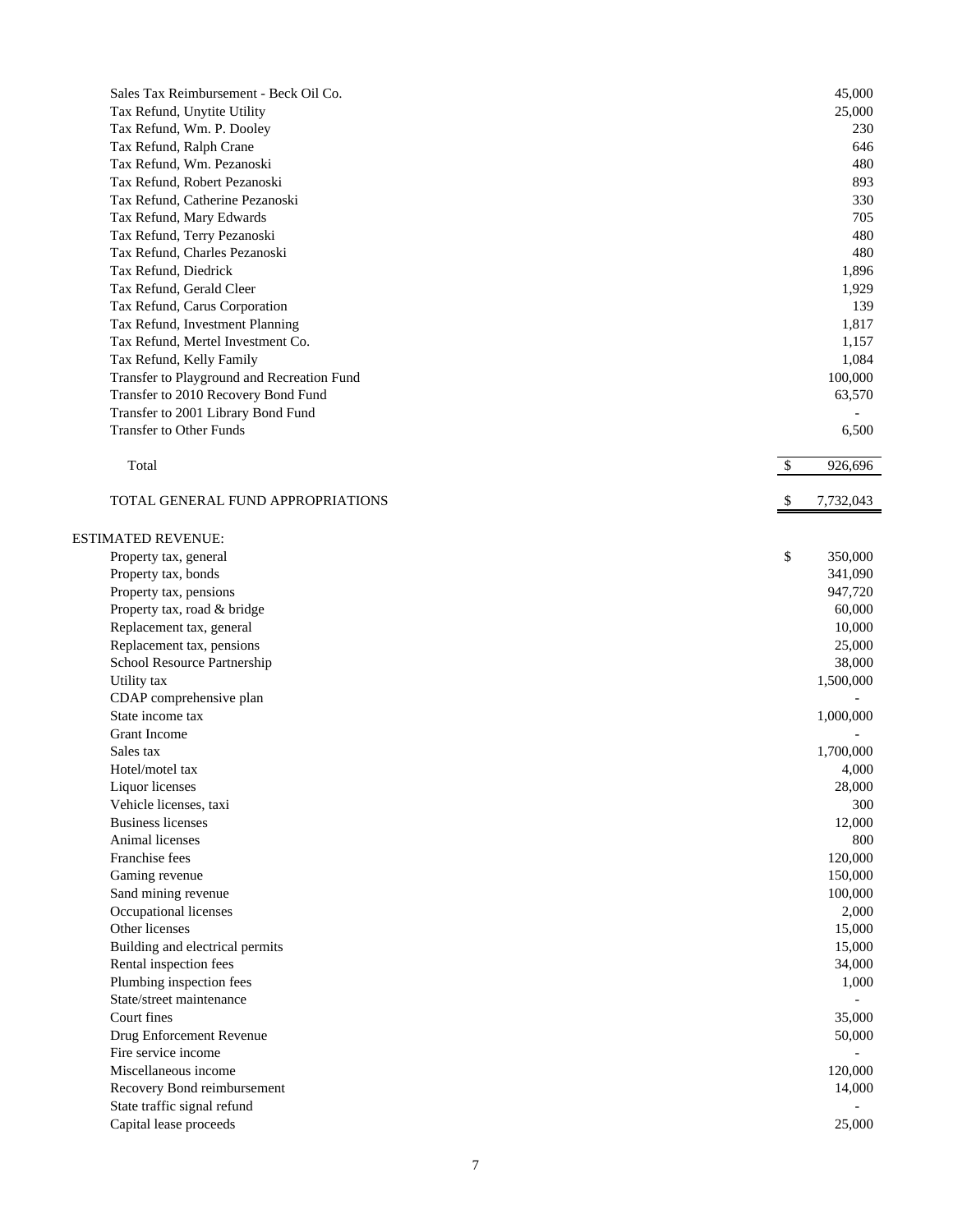| Transfer from Water Fund                                                  |        |                         |
|---------------------------------------------------------------------------|--------|-------------------------|
| TOTAL ESTIMATED GENERAL FUND REVENUE                                      | \$     | 6,697,910               |
| ESTIMATED DECREASE IN FUND EQUITY                                         | \$     | (1,034,133)             |
| <b>B. AUDIT FUND</b>                                                      |        |                         |
| APPROPRIATIONS:                                                           |        |                         |
| Audit, accounting services                                                | \$     | 27,500                  |
| TOTAL AUDIT FUND APPROPRIATIONS                                           | $\$\,$ | 27,500                  |
| ESTIMATED REVENUE:                                                        |        |                         |
| Property tax                                                              | \$     | 27,500                  |
| TOTAL ESTIMATED AUDIT FUND REVENUE                                        | \$     | 27,500                  |
| ESTIMATED INCREASE IN FUND EQUITY                                         | S      |                         |
| C. GARBAGE FUND                                                           |        |                         |
| APPROPRIATIONS:                                                           |        |                         |
| Garbage service charges<br>Operating supplies<br>Transfer to General Fund | \$     | 575,000<br>500          |
| TOTAL GARBAGE FUND APPROPRIATIONS                                         | $\$$   | 575,500                 |
| ESTIMATED REVENUE:                                                        |        |                         |
| Garbage charges<br>Delinquent charges<br>Miscellaneous income             | \$     | 575,000<br>5,000<br>500 |
| TOTAL ESTIMATED GARBAGE FUND REVENUE                                      | \$     | 580,500                 |
| ESTIMATED INCREASE IN FUND EQUITY                                         |        | 5,000                   |
| D. MOTOR FUEL TAX FUND                                                    |        |                         |
| APPROPRIATIONS:                                                           |        |                         |
| Construction, capital outlay - streets<br>Interfund operating transfer    | \$     | 133,255<br>116,745      |
| TOTAL MOTOR FUEL TAX FUND APPROPRIATIONS                                  | $\$\,$ | 250,000                 |
| ESTIMATED REVENUE:                                                        |        |                         |
| State of Illinois street maintenance                                      | \$     | 250,000                 |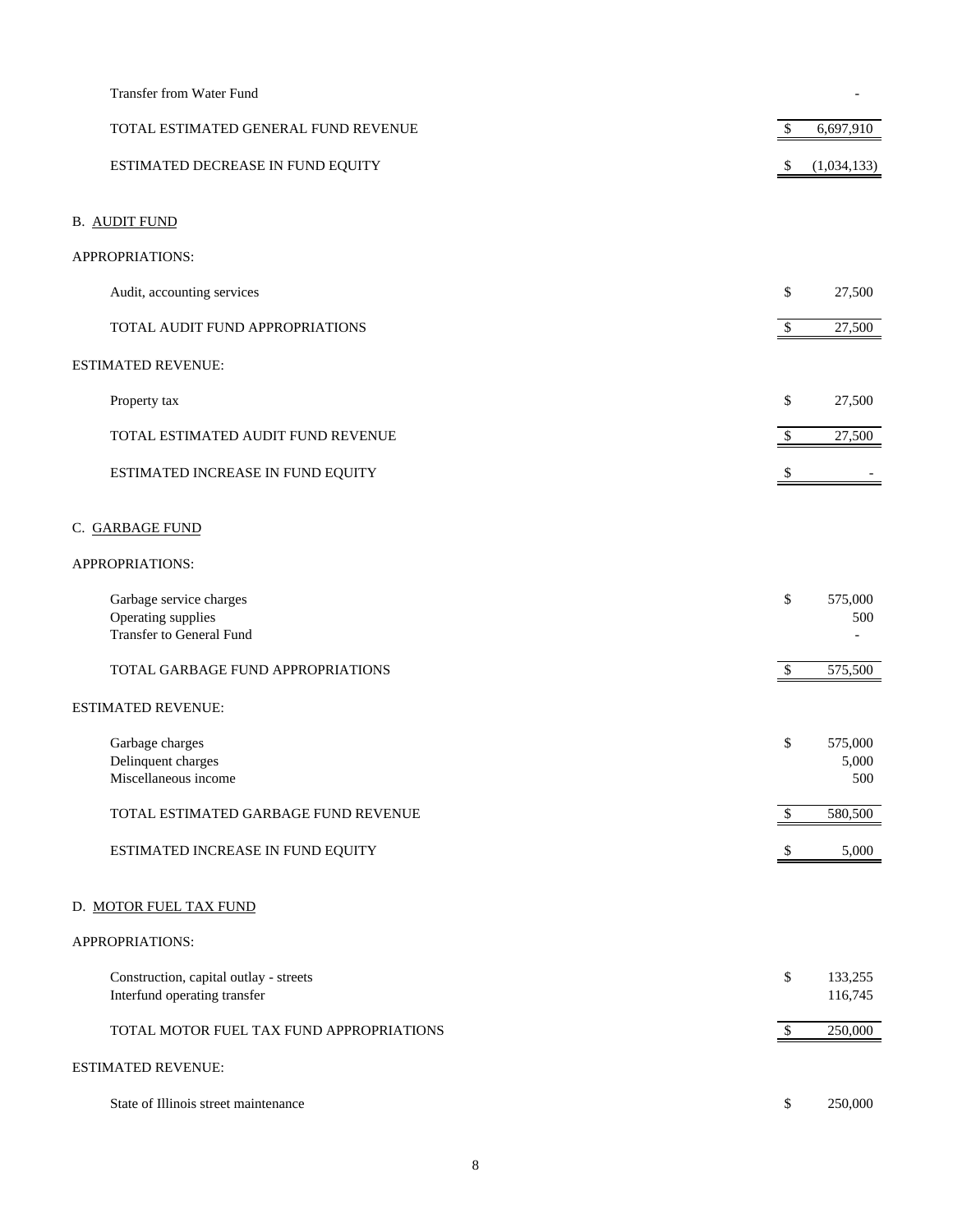| TOTAL ESTIMATED MOTOR FUEL TAX FUND REVENUE                                                                                                                                                                                                                                                                                                                                                                                                                                                                                                                                                                                                         |    | 250,000                                                                                                                            |
|-----------------------------------------------------------------------------------------------------------------------------------------------------------------------------------------------------------------------------------------------------------------------------------------------------------------------------------------------------------------------------------------------------------------------------------------------------------------------------------------------------------------------------------------------------------------------------------------------------------------------------------------------------|----|------------------------------------------------------------------------------------------------------------------------------------|
| ESTIMATED INCREASE IN FUND EQUITY                                                                                                                                                                                                                                                                                                                                                                                                                                                                                                                                                                                                                   |    |                                                                                                                                    |
| E. MUNICIPAL RETIREMENT FUND                                                                                                                                                                                                                                                                                                                                                                                                                                                                                                                                                                                                                        |    |                                                                                                                                    |
| APPROPRIATIONS:                                                                                                                                                                                                                                                                                                                                                                                                                                                                                                                                                                                                                                     |    |                                                                                                                                    |
| Retirement contribution - employer                                                                                                                                                                                                                                                                                                                                                                                                                                                                                                                                                                                                                  | \$ | 160,000                                                                                                                            |
| TOTAL MUNICIPAL RETIREMENT FUND APPROPRIATIONS                                                                                                                                                                                                                                                                                                                                                                                                                                                                                                                                                                                                      | \$ | 160,000                                                                                                                            |
| <b>ESTIMATED REVENUE:</b>                                                                                                                                                                                                                                                                                                                                                                                                                                                                                                                                                                                                                           |    |                                                                                                                                    |
| Property Tax<br>Replacement Tax                                                                                                                                                                                                                                                                                                                                                                                                                                                                                                                                                                                                                     | \$ | 40,000<br>120,000                                                                                                                  |
| TOTAL ESTIMATED MUNICIPAL RETIREMENT FUND REVENUE                                                                                                                                                                                                                                                                                                                                                                                                                                                                                                                                                                                                   | \$ | 160,000                                                                                                                            |
| ESTIMATED INCREASE IN FUND EQUITY                                                                                                                                                                                                                                                                                                                                                                                                                                                                                                                                                                                                                   | S  |                                                                                                                                    |
| F. PLAYGROUND AND RECREATION FUND                                                                                                                                                                                                                                                                                                                                                                                                                                                                                                                                                                                                                   |    |                                                                                                                                    |
| APPROPRIATIONS:                                                                                                                                                                                                                                                                                                                                                                                                                                                                                                                                                                                                                                     |    |                                                                                                                                    |
| Salaries - regular, park and recreation<br>Salaries - swimming pool, park and recreation<br>Unemployment insurance, park and recreation<br>Social security contributions, park and recreation<br>Programs, park and recreation<br>Postage, park and recreation<br>Telephone, park and recreation<br>Training, park and recreation<br>Utilities, park and recreation<br>Maintenance supplies - pool, park and recreation<br>Maintenance supplies - parks, park and recreation<br>Office supplies, park and recreation<br>Concessions, park and recreation<br>Capital improvements, park and recreation<br>Miscellaneous expense, park and recreation | \$ | 40,800<br>104,000<br>1,500<br>9,600<br>6,250<br>225<br>1,512<br>3,500<br>230<br>2,100<br>20,000<br>250<br>8,500<br>18,250<br>1,620 |
| TOTAL PLAYGROUND AND RECREATION FUND APPROPRIATIONS                                                                                                                                                                                                                                                                                                                                                                                                                                                                                                                                                                                                 | \$ | 218,337                                                                                                                            |
| <b>ESTIMATED REVENUE:</b>                                                                                                                                                                                                                                                                                                                                                                                                                                                                                                                                                                                                                           |    |                                                                                                                                    |
| Property tax<br>Swimming pool fees<br>Program fees<br>Concessions income<br><b>Transfer from General Fund</b><br>Miscellaneous income                                                                                                                                                                                                                                                                                                                                                                                                                                                                                                               | \$ | 82,800<br>30,000<br>3,290<br>8,000<br>100,000<br>2,020                                                                             |
| TOTAL ESTIMATED PLAYGROUND AND RECREATION FUND REVENUE                                                                                                                                                                                                                                                                                                                                                                                                                                                                                                                                                                                              | \$ | 226,110                                                                                                                            |
| ESTIMATED INCREASE IN FUND EQUITY                                                                                                                                                                                                                                                                                                                                                                                                                                                                                                                                                                                                                   | -S | 7,773                                                                                                                              |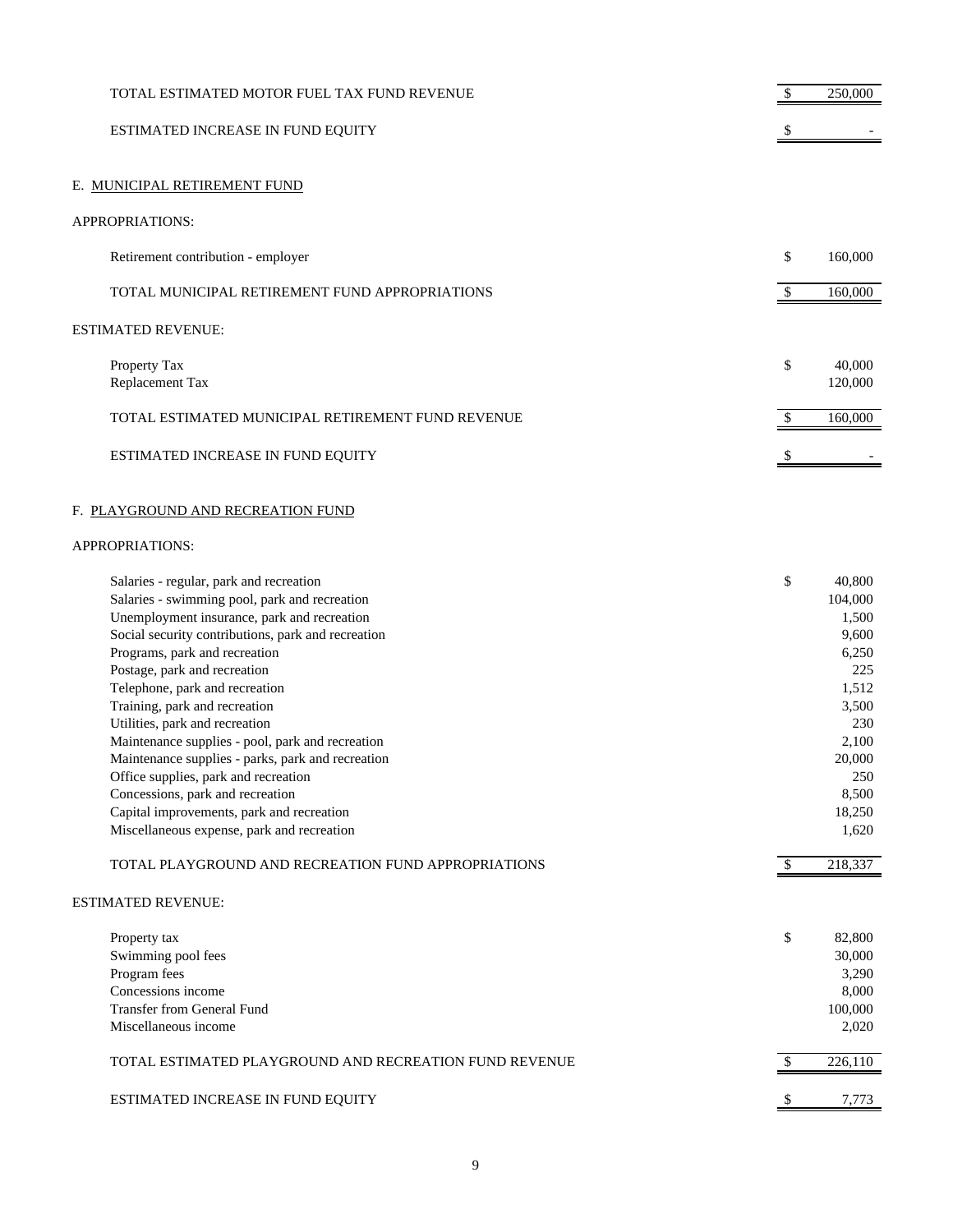# G. SCHOOL CROSSING GUARD FUND

## APPROPRIATIONS:

| Salaries, crossing guards<br>Unemployment insurance, crossing guards                                                                                                                                                                                                                                                                                                                                                                                     | \$       | 24,700<br>300                                                                              |
|----------------------------------------------------------------------------------------------------------------------------------------------------------------------------------------------------------------------------------------------------------------------------------------------------------------------------------------------------------------------------------------------------------------------------------------------------------|----------|--------------------------------------------------------------------------------------------|
| TOTAL CROSSING GUARD FUND APPROPRIATIONS                                                                                                                                                                                                                                                                                                                                                                                                                 | \$       | 25,000                                                                                     |
| ESTIMATED REVENUE:                                                                                                                                                                                                                                                                                                                                                                                                                                       |          |                                                                                            |
| Property tax<br>Replacement Tax Revenue                                                                                                                                                                                                                                                                                                                                                                                                                  | \$       | 25,000                                                                                     |
| TOTAL ESTIMATED CROSSING GUARD FUND REVENUE                                                                                                                                                                                                                                                                                                                                                                                                              | \$       | 25,000                                                                                     |
| ESTIMATED INCREASE IN FUND EQUITY                                                                                                                                                                                                                                                                                                                                                                                                                        |          |                                                                                            |
| H. SOCIAL SECURITY FUND                                                                                                                                                                                                                                                                                                                                                                                                                                  |          |                                                                                            |
| APPROPRIATIONS:                                                                                                                                                                                                                                                                                                                                                                                                                                          |          |                                                                                            |
| Social security contributions                                                                                                                                                                                                                                                                                                                                                                                                                            | \$       | 140,000                                                                                    |
| TOTAL SOCIAL SECURITY FUND APPROPRIATIONS                                                                                                                                                                                                                                                                                                                                                                                                                | \$       | 140,000                                                                                    |
| <b>ESTIMATED REVENUE:</b>                                                                                                                                                                                                                                                                                                                                                                                                                                |          |                                                                                            |
| Property tax<br>Replacement tax                                                                                                                                                                                                                                                                                                                                                                                                                          | \$       | 80,000<br>60,000                                                                           |
| TOTAL ESTIMATED SOCIAL SECURITY FUND REVENUE                                                                                                                                                                                                                                                                                                                                                                                                             | \$       | 140,000                                                                                    |
| ESTIMATED INCREASE IN FUND EQUITY                                                                                                                                                                                                                                                                                                                                                                                                                        |          |                                                                                            |
| I. PUBLIC PARKS FUND                                                                                                                                                                                                                                                                                                                                                                                                                                     |          |                                                                                            |
| APPROPRIATIONS:                                                                                                                                                                                                                                                                                                                                                                                                                                          |          |                                                                                            |
| Salaries, public parks<br>Unemployment insurance, public parks<br>Maintenance - vehicles, public parks<br>Maintenance service - other, public parks<br>Utilities, public parks<br>Maintenance supplies - equipment, public parks<br>Maintenance supplies - swimming pool, public parks<br>Operating supplies, public parks<br>Building and grounds, public parks<br>Capital improvements - other, public parks<br>TOTAL PUBLIC PARKS FUND APPROPRIATIONS | \$<br>\$ | 25,000<br>1,000<br>1,000<br>3,000<br>25,000<br>3,000<br>20,000<br>5,000<br>7,000<br>90,000 |
| ESTIMATED REVENUE:                                                                                                                                                                                                                                                                                                                                                                                                                                       |          |                                                                                            |
| Property tax                                                                                                                                                                                                                                                                                                                                                                                                                                             | \$       |                                                                                            |

Replacement tax revenue 90,000 and the set of the set of the set of the set of the set of the set of the set of the set of the set of the set of the set of the set of the set of the set of the set of the set of the set of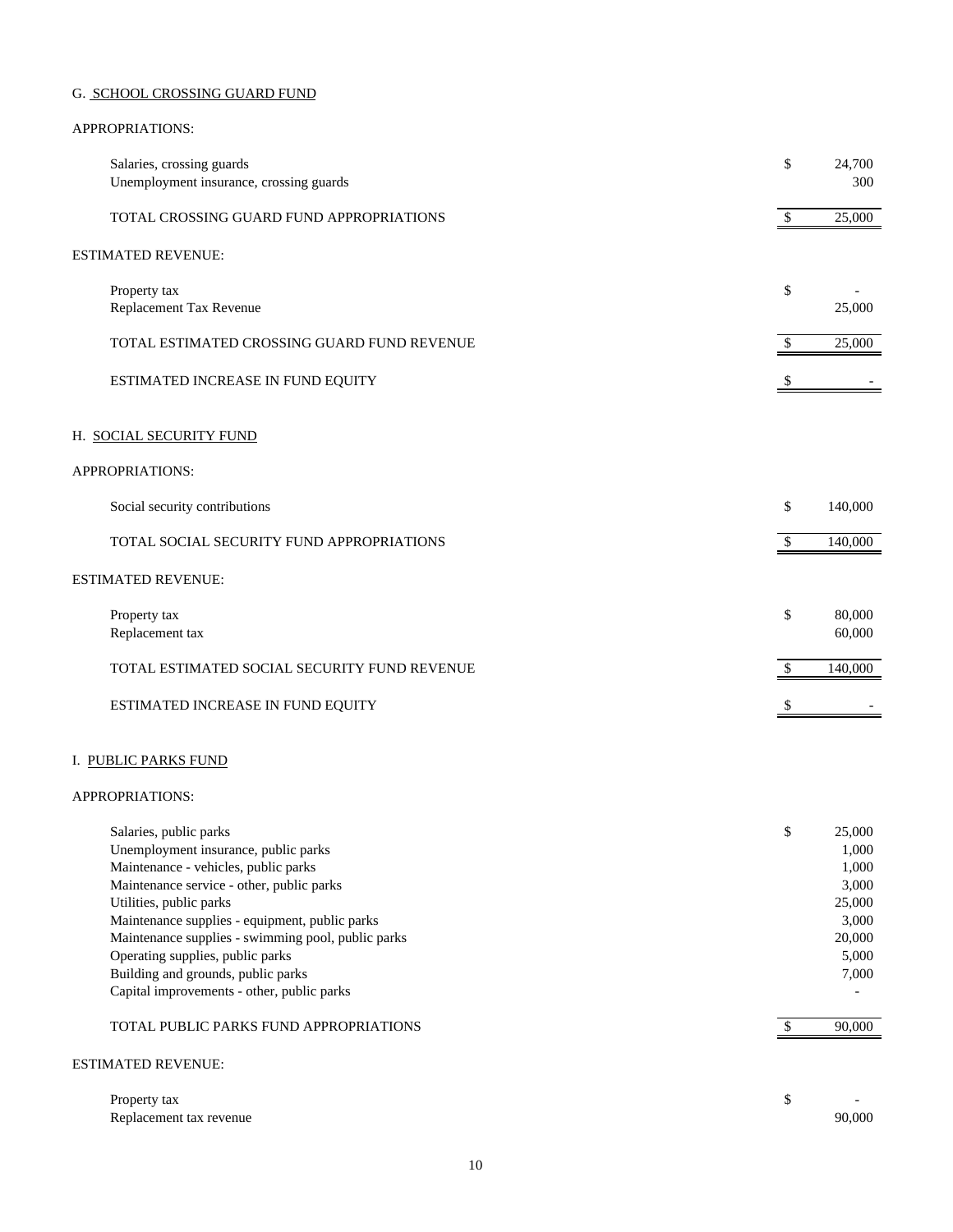| TOTAL ESTIMATED PUBLIC PARKS FUND REVENUE | 90,000 |
|-------------------------------------------|--------|
| ESTIMATED INCREASE IN FUND EQUITY         |        |

# J. PUBLIC LIBRARY FUND

#### APPROPRIATIONS:

| Salaries - regular, public library               | \$<br>188,274 |
|--------------------------------------------------|---------------|
| Health insurance, public library                 | 41,771        |
| Retirement, public library                       | 20,000        |
| Unemployment insurance, public library           | 1.200         |
| Maintenance service - building, public library   | 33,018        |
| Maintenance service - equipment, public library  | 2,450         |
| Professional services - computer, public library | 18,918        |
| Telephone, public library                        | 2,500         |
| Books and periodicals, public library            | 33,000        |
| Public relations, public library                 | 174           |
| Office supplies, public library                  | 6,000         |
| Equipment purchase, public library               | 2.000         |
| Contingency expense, public library              | 50,000        |
| Miscellaneous expense, public library            | 2,175         |
|                                                  |               |

| TOTAL PUBLIC LIBRARY FUND APPROPRIATIONS | 401,480 |
|------------------------------------------|---------|
|                                          |         |

# ESTIMATED REVENUE:

| Property tax                                | \$<br>210,000 |
|---------------------------------------------|---------------|
| Grants                                      | 12,000        |
| Interest income                             | 2,652         |
| Miscellaneous income                        | 9,000         |
|                                             |               |
| TOTAL ESTIMATED PUBLIC LIBRARY FUND REVENUE | 233.652       |
|                                             |               |
| ESTIMATED DECREASE IN FUND EQUITY           | (167, 828)    |

# K. EMERGENCY TELEPHONE SYSTEM FUND

#### APPROPRIATIONS:

| Maintenance service, emergency telephone system<br>Telephone, emergency telephone system<br>Equipment purchases, emergency telephone system<br>Miscellaneous expense, emergency telephone system | \$<br>35,000<br>11,000<br>14,000 |
|--------------------------------------------------------------------------------------------------------------------------------------------------------------------------------------------------|----------------------------------|
| TOTAL EMERGENCY TELEPHONE SYSTEM FUND APPROPRIATIONS                                                                                                                                             | 60,000                           |
| <b>ESTIMATED REVENUE:</b>                                                                                                                                                                        |                                  |
| Charges for services                                                                                                                                                                             | \$<br>60,000                     |
| TOTAL ESTIMATED EMERGENCY TELEPHONE SYSTEM FUND REVENUE                                                                                                                                          | 60.000                           |
| ESTIMATED INCREASE IN FUND EQUITY                                                                                                                                                                |                                  |

#### L. LASALLE AMBULANCE SERVICE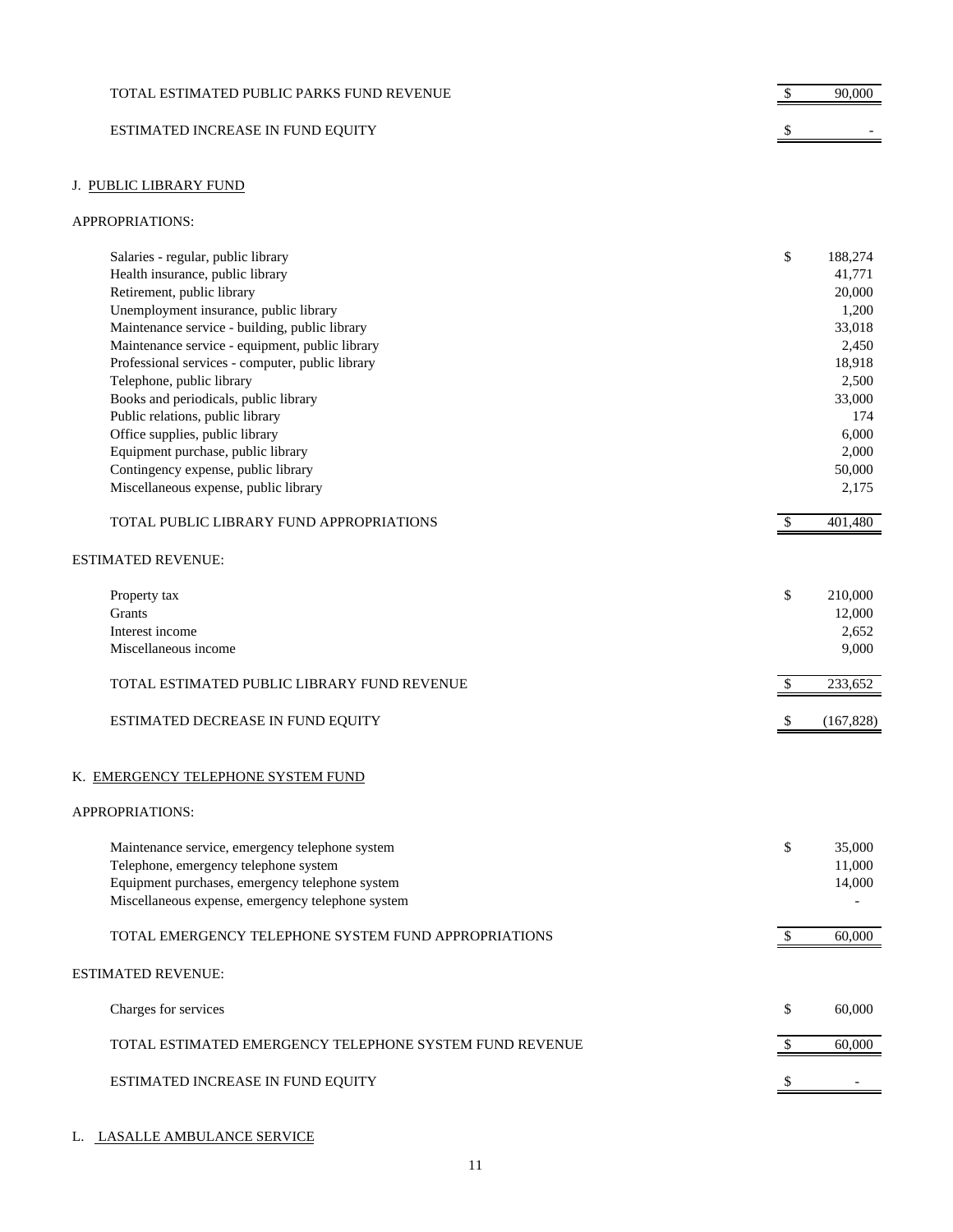#### APPROPRIATIONS:

| Contractual services, ambulance service<br>Salaries, ambulance service<br>Medical supplies, ambulance<br>Maintenance - equipment, ambulance<br>Operating expenses, ambulance | \$ | 35,000<br>396,000<br>26,000<br>5,000<br>1,000 |
|------------------------------------------------------------------------------------------------------------------------------------------------------------------------------|----|-----------------------------------------------|
| Other professional services, ambulance                                                                                                                                       |    | 50,000                                        |
| Office supplies, ambulance                                                                                                                                                   |    | 500                                           |
| Equipment purchase, ambulance                                                                                                                                                |    | 10,000                                        |
| Vehicle purchase, ambulance<br>Community relations, grants, ambulance                                                                                                        |    | 50,000<br>1,500                               |
|                                                                                                                                                                              |    |                                               |
| TOTAL LASALLE AMBULANCE SERVICE APPROPRIATIONS                                                                                                                               | \$ | 575,000                                       |
| <b>ESTIMATED REVENUE:</b>                                                                                                                                                    |    |                                               |
| Ambulance grant                                                                                                                                                              | \$ |                                               |
| Ambulance service income                                                                                                                                                     |    | 640,000                                       |
| Ambulance overpayment refunded                                                                                                                                               |    |                                               |
| TOTAL ESTIMATED LASALLE AMBULANCE SERVICE REVENUE                                                                                                                            | S  | 640,000                                       |
| ESTIMATED INCREASE IN FUND EQUITY                                                                                                                                            |    | 65,000                                        |
| M. ROTARY PARK PROJECT FUND                                                                                                                                                  |    |                                               |
| APPROPRIATIONS:                                                                                                                                                              |    |                                               |
| Engineering/OSLAD Grant/Phase II                                                                                                                                             | \$ |                                               |
| Grant writing fees                                                                                                                                                           |    |                                               |
| Rotary Park Development/OSLAD Grant/Phase II                                                                                                                                 |    | 425,000                                       |
| Principal payment                                                                                                                                                            |    |                                               |
| TOTAL ROTARY PARK PROJECT FUND APPROPRIATIONS                                                                                                                                | \$ | 425,000                                       |
| ESTIMATED REVENUE:                                                                                                                                                           |    |                                               |
|                                                                                                                                                                              |    |                                               |
| <b>Foundation Contribution</b>                                                                                                                                               | \$ | 25,000                                        |
| <b>OSLAD</b> Grant<br>Loan Proceeds                                                                                                                                          |    | 400,000                                       |
|                                                                                                                                                                              |    |                                               |
| TOTAL ESTIMATED ROTARY PARK PROJECT FUND REVENUE                                                                                                                             | \$ | 425,000                                       |
| ESTIMATED INCREASE IN FUND EQUITY                                                                                                                                            | \$ |                                               |
| N. 2002 ALTERNATE BOND AND INTEREST FUND                                                                                                                                     |    |                                               |
| APPROPRIATIONS:                                                                                                                                                              |    |                                               |
| Principal payment                                                                                                                                                            | \$ | 100,000                                       |
| Interest payment                                                                                                                                                             |    | 16,495                                        |
| Fiscal agent fee                                                                                                                                                             |    | 250                                           |
|                                                                                                                                                                              |    |                                               |

TOTAL 2002 ALTERNATE BOND AND INTEREST FUND APPROPRIATIONS  $$3$  116,745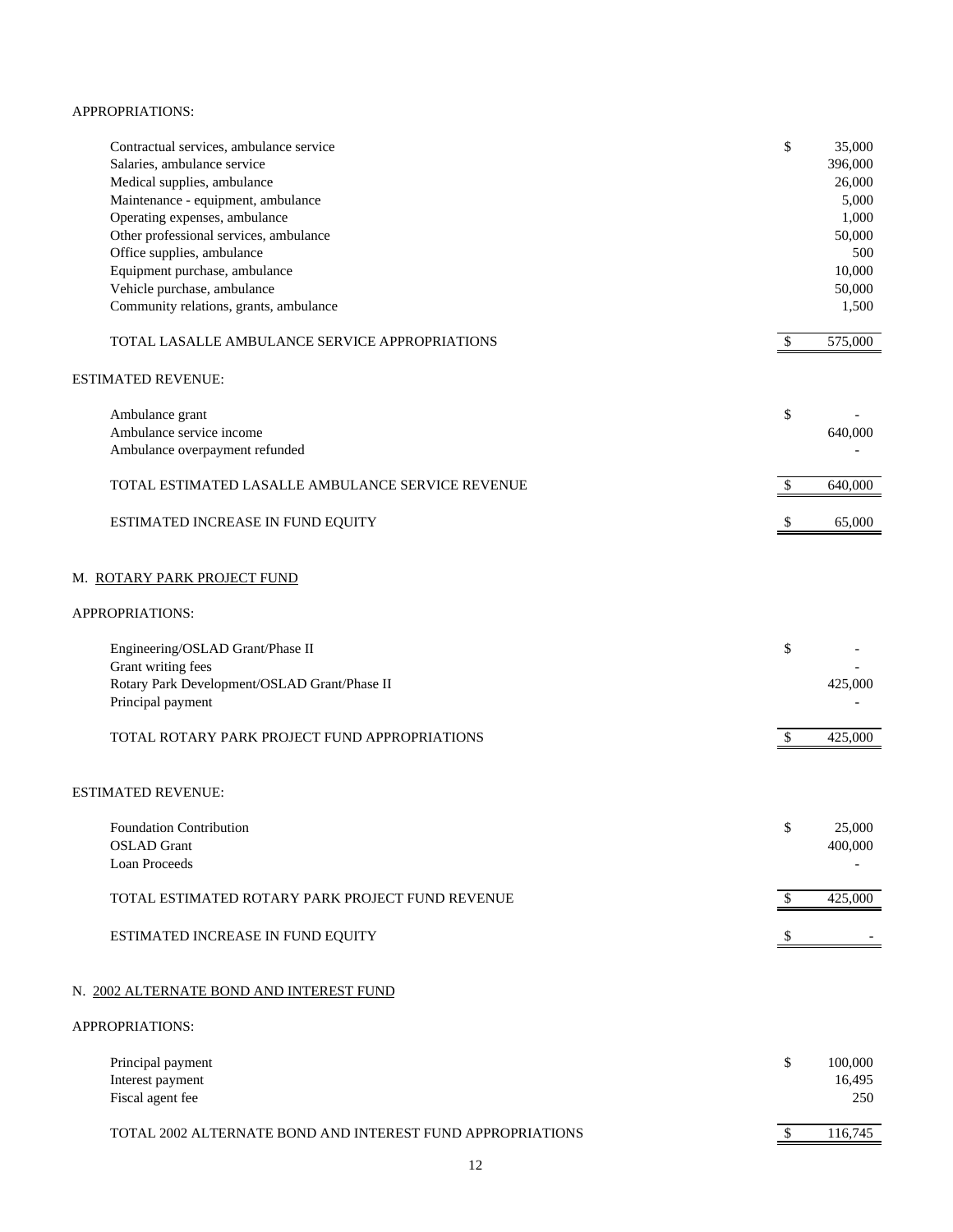# ESTIMATED REVENUE:

| Interfund operating transfer                                        | \$         | 116,745                  |
|---------------------------------------------------------------------|------------|--------------------------|
| TOTAL ESTIMATED 2002 ALTERNATE BOND AND INTEREST FUND REVENUE       | $\$\,$     | 116,745                  |
| ESTIMATED INCREASE IN FUND EQUITY                                   | \$         |                          |
| O. 2010 ROTARY PARK BOND FUND                                       |            |                          |
| APPROPRIATIONS:                                                     |            |                          |
| Principal payment<br>Interest payment<br>Fiscal agent fees          | \$         | 200,000<br>6,000<br>750  |
| TOTAL 2010 ROTARY PARK BOND FUND APPROPRIATIONS                     | \$         | 206,750                  |
| <b>ESTIMATED REVENUE:</b>                                           |            |                          |
| Property tax<br>Transfer from T.I.F. III                            | \$         | 206,750                  |
| TOTAL ESTIMATED 2010 ROTARY PARK BOND FUND REVENUE                  | \$         | 206,750                  |
| ESTIMATED INCREASE IN FUND EQUITY                                   | \$         |                          |
| P. 2010 RECOVERY BOND FUND                                          |            |                          |
| APPROPRIATIONS:                                                     |            |                          |
| Principal payment<br>Interest payment<br>Fiscal agent fees          | \$         | 30,000<br>32,770<br>800  |
| TOTAL 2010 RECOVERY BOND FUND APPROPRIATIONS                        | $\$$       | 63,570                   |
| ESTIMATED REVENUE:                                                  |            |                          |
| Transfer from general fund                                          | \$         | 63,570                   |
| TOTAL ESTIMATED 2010 RECOVERY BOND FUND REVENUE                     | \$         | 63,570                   |
| ESTIMATED INCREASE IN FUND EQUITY                                   | \$         |                          |
| Q. 2008 CAPITAL OBLIGATION BOND AND INTEREST FUND                   |            |                          |
| APPROPRIATIONS:                                                     |            |                          |
| Principal payment<br>Interest payment<br>Fiscal agent fees          | \$         | 110,000<br>14,190<br>500 |
| TOTAL 2008 CAPITAL OBLIGATION BOND AND INTEREST FUND APPROPRIATIONS | $\sqrt{S}$ | 124,690                  |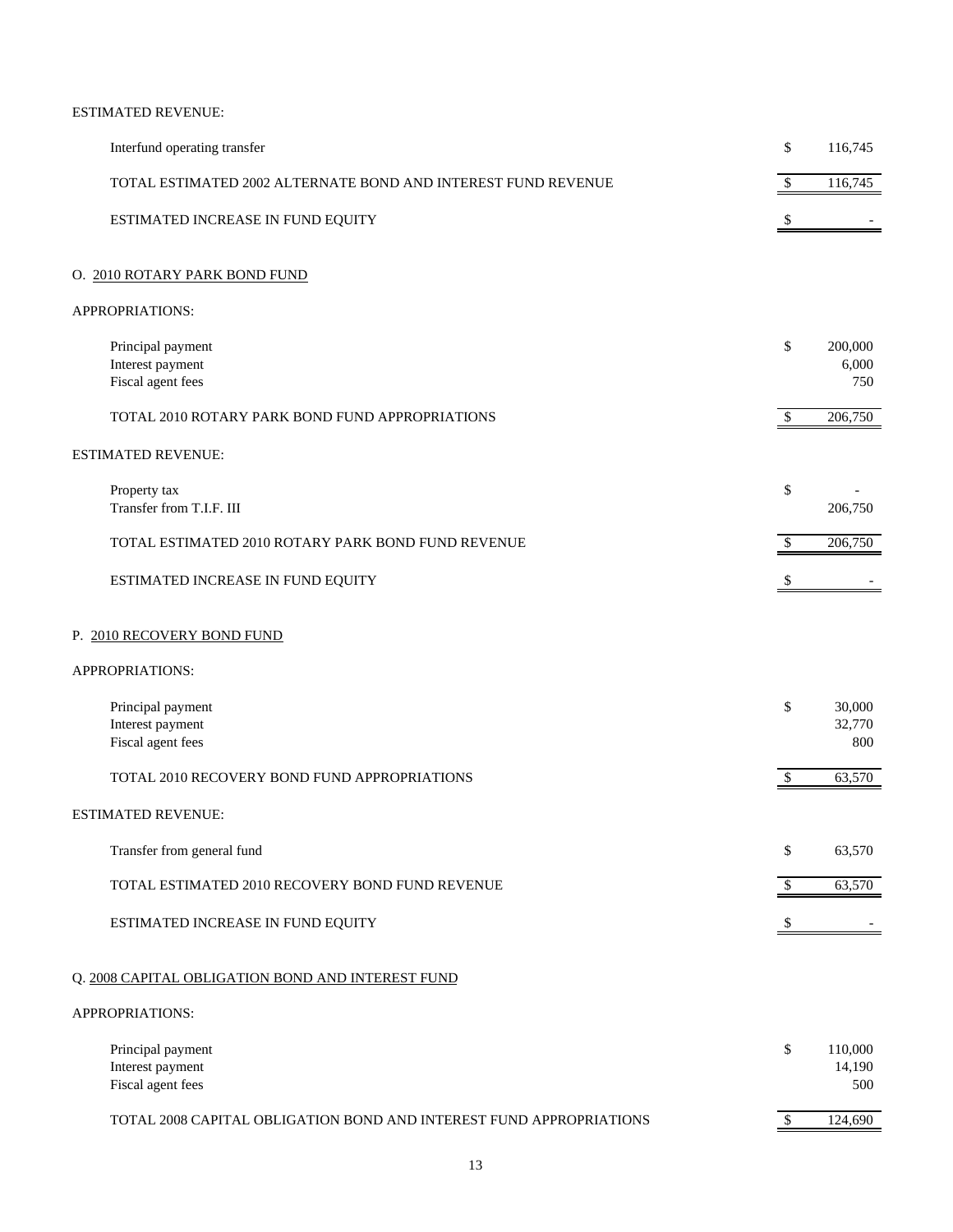# ESTIMATED REVENUE

| Property tax<br>Transfer from general fund                                                          | \$       | 122,018<br>3,000         |
|-----------------------------------------------------------------------------------------------------|----------|--------------------------|
| TOTAL ESTIMATED 2008 CAPITAL OBLIGATION BOND AND INTEREST FUND REVENUE                              | -S       | 125,018                  |
| ESTIMATED INCREASE IN FUND EQUITY                                                                   |          | 328                      |
| R. 2001 LIBRARY BOND FUND                                                                           |          |                          |
| <b>APPROPRIATIONS:</b>                                                                              |          |                          |
| Principal payment<br>Interest payment<br>Fiscal agent fee<br>TOTAL LIBRARY BOND FUND APPROPRIATIONS | \$<br>£. | 150,000<br>34,688<br>500 |
| <b>ESTIMATED REVENUE:</b>                                                                           |          | 185,188                  |
| Property tax<br><b>Transfer from General Fund</b>                                                   | \$       | 181,875<br>3,500         |
| TOTAL ESTIMATED LIBRARY BOND FUND REVENUE                                                           |          | 185,375                  |
| ESTIMATED INCREASE IN FUND EQUITY                                                                   |          | 187                      |

### S. WATERWORKS FUND

| Salaries - clerical, water department           | \$<br>40,000 |
|-------------------------------------------------|--------------|
| Salaries - foreman, water department            | 63,000       |
| Salaries - laborers, water department           | 360,000      |
| Salaries - laborers, pump station               | 115,000      |
| Salaries - foreman, pump station                | 72,000       |
| Salaries overtime - clerical, water department  | 1,500        |
| Salaries overtime - foreman, water department   | 5,000        |
| Salaries overtime - laborers, water department  | 40,000       |
| Salaries overtime - laborers, pump station      | 35,000       |
| Salaries overtime - foreman, pump station       | 15,000       |
| Health insurance, water fund                    | 105,000      |
| Health insurance - clerical, water department   | 100          |
| Health insurance - laborers, water department   | 750          |
| Health insurance - laborers, pump station       | 250          |
| Unemployment insurance, water department        | 1,200        |
| Unemployment insurance, pump station            | 500          |
| Worker's compensation, water department         | 20,000       |
| Worker's compensation, pump station             | 12,000       |
| Social security contributions, water department | 35,000       |
| Social security contributions, pump station     | 20,000       |
| Retirement contributions, water department      | 52,000       |
| Retirement contributions, pump station          | 20,000       |
| Uniform allowance, water department             | 2,800        |
| Uniform allowance, clerical, water department   | 400          |
| Uniform allowance, pump station                 | 1,200        |
|                                                 |              |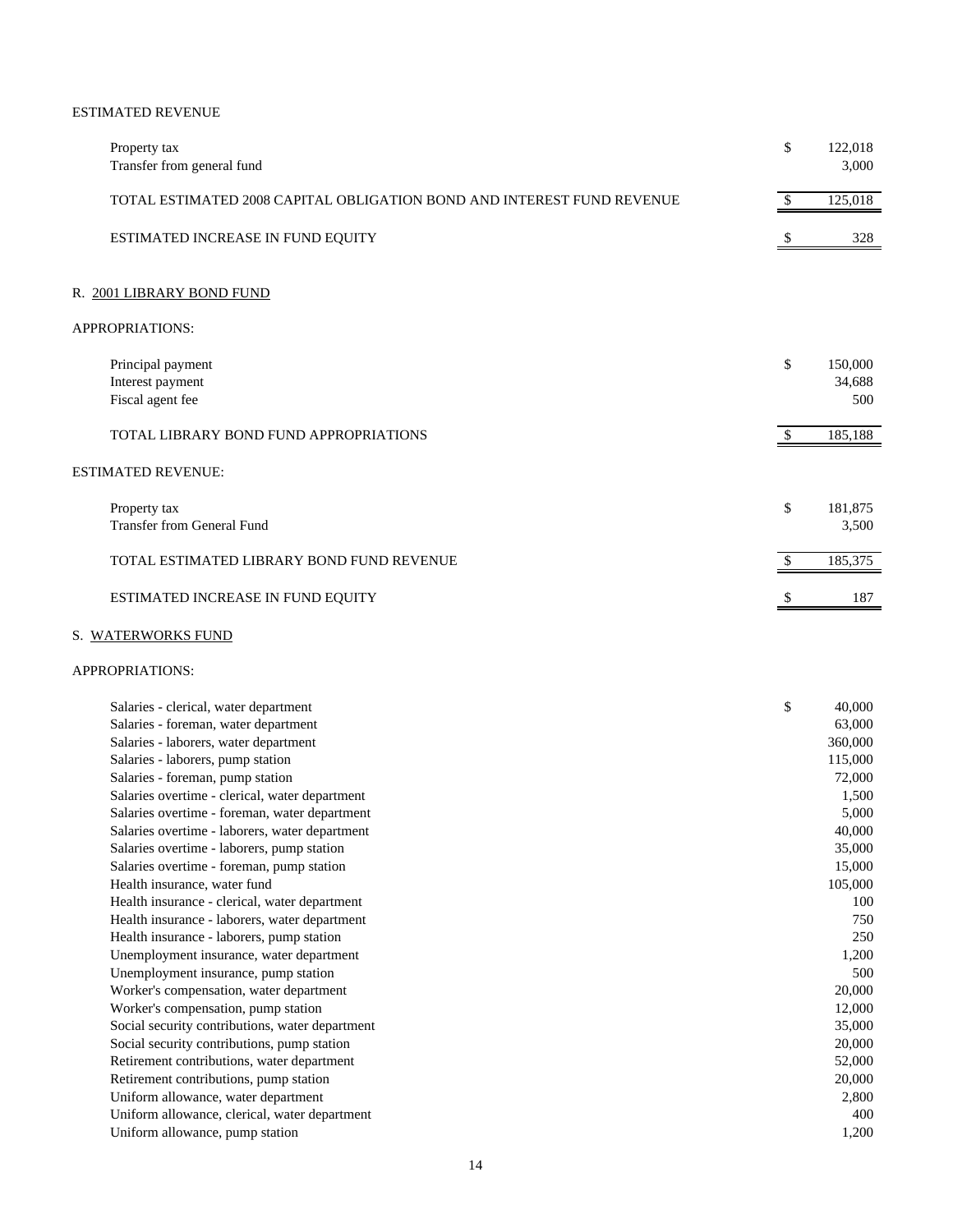| Maintenance - building, water department                       | 8,000   |
|----------------------------------------------------------------|---------|
| Maintenance - building, pump station                           | 10,000  |
| Maintenance - watermains, distribution system                  | 100,000 |
| Maintenance - equipment, water department                      | 30,000  |
| Maintenance - equipment, pump station                          | 30,000  |
| Maintenance - water tower, pump station                        | 100,000 |
| Maintenance - well field, pump station                         | 100,000 |
| Maintenance - vehicle, water department                        | 4,000   |
| Maintenance - vehicle, pump station                            | 2,500   |
| Accounting service, water department                           | 12,000  |
| Engineering services, water department                         | 60,000  |
| Engineering services, pump station                             |         |
| Other professional services, water department                  | 5,000   |
| Other professional services, pump station                      | 10,000  |
| Postage, water department                                      | 35,000  |
| Postage, pump station                                          | 100     |
| Telephone, water department                                    | 2,200   |
| Telephone, pump station                                        | 3,500   |
| Remote read utility account, water department                  | 1,500   |
| Publishing, pump station                                       |         |
| Training, water department                                     | 3,000   |
| Training, pump station                                         | 2,000   |
| Subscriptions, pump station                                    | 350     |
| Utilities, water department                                    | 3,200   |
| Utilities, pump station                                        | 230,000 |
| Liability insurance, water department                          | 25,000  |
| Liability insurance, pump station                              | 12,000  |
| Rentals, water department                                      |         |
| Maintenance supplies - granular materials, distribution system | 5,000   |
| Maintenance supplies - water hydrants, water department        |         |
| Maintenance supplies - water meters, water department          | 10,000  |
| Office supplies, water department                              | 1,500   |
| Office supplies, pump station                                  | 100     |
| Merchant service fee, water billing                            | 12,000  |
| Operating supplies, water department                           | 2,000   |
| Operating supplies, pump station                               | 2,000   |
| Operating expenses, water department                           | 1,000   |
| Operating expenses, pump station                               |         |
| Small tools, water department                                  | 4,000   |
| Small tools, pump station                                      | 1,000   |
| Fuel, water department                                         | 10,000  |
| Fuel, pump department                                          | 3,500   |
| Chemicals, pump station                                        | 40,000  |
| Operating supplies - lab, pump station                         | 4,500   |
| Principal payment                                              | 295,000 |
| Fiscal agent fee                                               | 500     |
| Equipment purchase, water department                           | 80,000  |
| Equipment purchase, pump station                               | 10,000  |
| Vehicle purchase, water department                             | 75,000  |
| Hydrant purchase, water department                             | 5,000   |
| Capital outlay / remote read program, water department         | 10,000  |
| Capital outlay /other                                          | 700,000 |
| Utility tax, water department                                  | 120,000 |
| Miscellaneous expense, water department                        |         |
| Interest, water department                                     | 64,163  |
| Transfer to General Fund                                       |         |
|                                                                |         |

| TOTAL WATERWORKS FUND APPROPRIATIONS |  | 3.263.313 |
|--------------------------------------|--|-----------|
|                                      |  |           |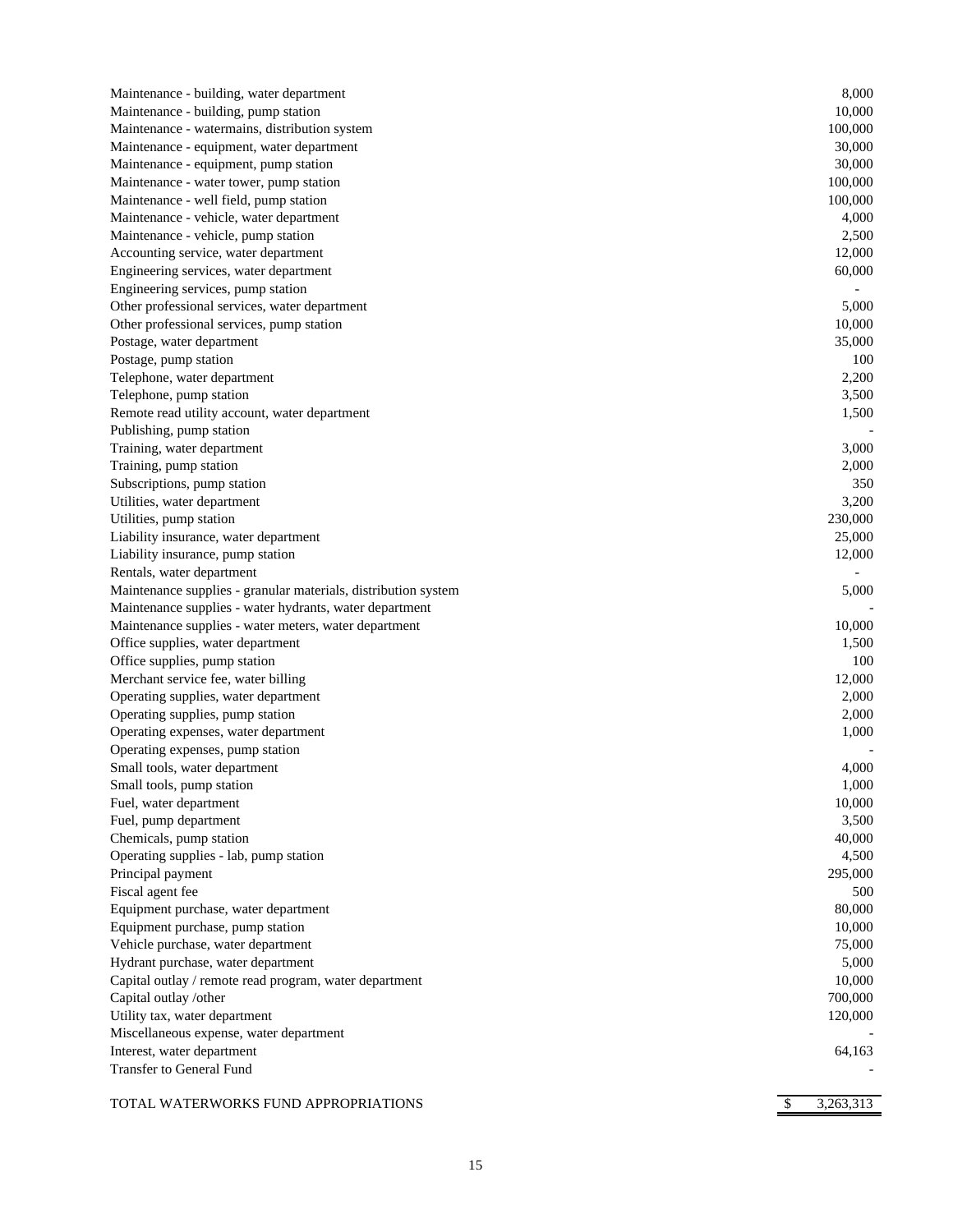## ESTIMATED REVENUE:

| Utility tax                             | \$<br>120,000 |
|-----------------------------------------|---------------|
| Water sales, residential                | 1,600,000     |
| Water sales, commercial                 | 230,000       |
| Water sales, industrial                 | 1,300,000     |
| Water taps                              | 1,500         |
| Water improvements - Carus              |               |
| Service charge, labor (delinquents)     | 15,000        |
| Delinquent charges                      | 15,000        |
| Miscellaneous income                    | 15,000        |
| Transfer from T.I.F. III                |               |
| Loan proceeds                           |               |
| TOTAL ESTIMATED WATERWORKS FUND REVENUE | 3,296,500     |
| ESTIMATED INCREASE IN FUND EQUITY       | 33,187        |

# T. SEWERAGE FUND

| Salaries regular, clerical, sewer                        | \$<br>42,000 |
|----------------------------------------------------------|--------------|
| Salaries regular, foreman, sewer                         | 70,000       |
| Salaries regular, laborer, sewer                         | 210,000      |
| Salaries overtime, clerical, sewer                       | 1,500        |
| Salaries overtime, foreman, sewer                        | 10,000       |
| Salaries overtime, laborer, sewer                        | 21,000       |
| Health insurance, sewer fund                             | 87,000       |
| Health insurance - clerical, sewer                       | 100          |
| Health insurance - laborer, sewer                        | 500          |
| Unemployment insurance, sewer                            | 1,000        |
| Worker's compensation, sewer                             | 15,000       |
| Social security contributions, sewer                     | 25,000       |
| Retirement contributions, sewer                          | 42,000       |
| Uniform allowance - laborer, sewer                       | 2,000        |
| Uniform allowance - clerical, sewer                      | 400          |
| Maintenance service - equipment, new sewer plant         |              |
| Maintenance service - equipment, sewer                   |              |
| Maintenance service - vehicles, sewer                    |              |
| Maintenance service - lab analysis, new sewer plant      | 15,000       |
| Maintenance service - lab analysis, sewer                | 8,000        |
| Maintenance service - sewer                              | 80,000       |
| Maintenance service - televising, sewer                  | 2,500        |
| Maintenance service - buildings/grounds, sewer           |              |
| Maintenance service - buildings/grounds, new sewer plant |              |
| Maintenance service - lift station, sewer                | 23,000       |
| Maintenance service - lab equipment, sewer               | 3,500        |
| Maintenance service - lab equipment, new sewer plant     |              |
| Accounting services, sewer                               |              |
| Engineering services, sewer                              | 50,000       |
| Permit fees, sewer                                       | 16,500       |
| Permit fees, new sewer plant                             | 7,500        |
| Legal service, sewer                                     | 10,000       |
| Postage, sewer                                           | 500          |
| Telephone, sewer                                         | 2,000        |
| Long-term control, sewer                                 | 480,000      |
| Publishing, sewer                                        | 500          |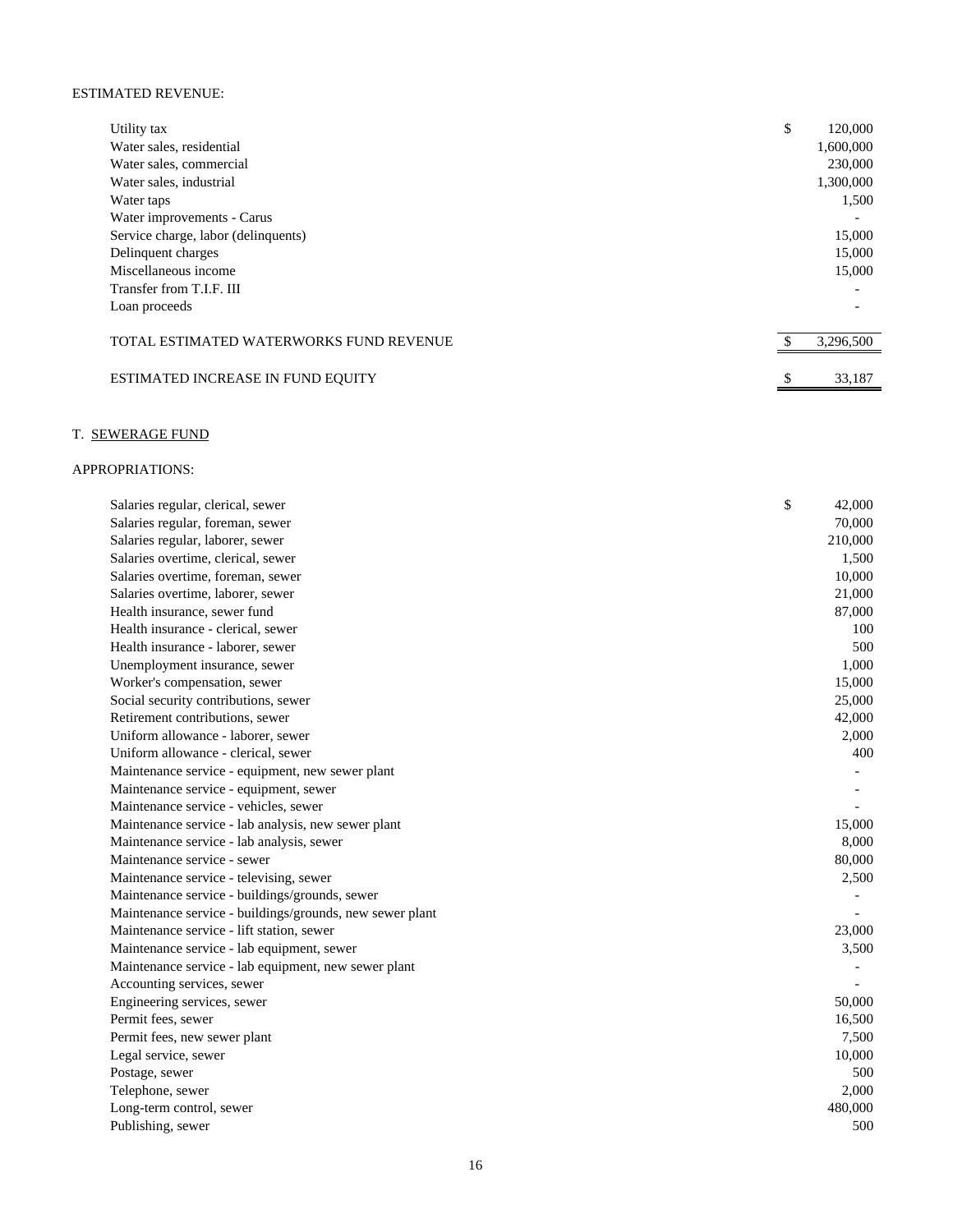| Dues, sewer                                                         | 1,000           |
|---------------------------------------------------------------------|-----------------|
| Training, sewer                                                     | 2,500           |
| Utilities, sewer                                                    | 110,000         |
| Utilities, new sewer plant                                          | 70,000          |
| Liability insurance, sewer                                          | 40,000          |
| Rentals, sewer                                                      | 1,000           |
| Maintenance supplies - building, sewer                              | 2,000           |
| Maintenance supplies - building, new sewer                          | 8,500           |
| Maintenance supplies - equipment, new sewer                         | 17,500          |
| Maintenance supplies - equipment, sewer                             | 50,000          |
| Maintenance supplies - vehicle, sewer                               | 3,000           |
| Maintenance supplies - biosolids, sewer                             | 2,500           |
| Maintenance supplies - manhole, catch basin, sewer                  |                 |
| Maintenance supplies - lift station, sewer                          |                 |
| Maintenance supplies - sewer laboratory, sewer                      |                 |
| Maintenance supplies - equipment, sewer laboratory, new sewer plant |                 |
| Office supplies, sewer                                              | 10,000          |
| Operating supplies - general, sewer                                 | 4,000           |
| Operating expenses, sewer                                           |                 |
| Operating supplies - chlorinating, sewer                            | 15,000          |
| Small tools, sewer                                                  | 1,000           |
| Fuel - vehicle, sewer                                               | 3,500           |
| Chemicals / waste water, sewer                                      | 7,500           |
| Chemicals / waste water, new sewer plant                            | 25,000          |
| Principal payment - 09 sewer plant                                  | 240,000         |
| Principal payment - IEPA Loan - 09 sewer plant                      | 586,181         |
| Interest payment - 09 sewer plant                                   | 29,750          |
| Principal payment - IEPA loan, sewer                                | 150,495         |
| Interest payment - IEPA loan, sewer                                 | 32,932          |
| Fiscal agent fee                                                    | 500             |
| Bank charges, sewer                                                 |                 |
| Equipment purchases, sewer                                          | 20,000          |
| Equipment purchases, new sewer plant                                | 1,000           |
| Equipment replacement, sewer                                        |                 |
| Capital improvements / other, sewer                                 | 650,000         |
| Capital improvements / collection system, sewer                     |                 |
| Capital improvements/disaster recovery/dike grant, sewer            |                 |
| TOTAL SEWERAGE FUND APPROPRIATIONS                                  | \$<br>3,311,358 |
| <b>ESTIMATED REVENUE:</b>                                           |                 |
| Sewer charges, residential                                          | 1,450,000       |
| Sewer charges, industrial                                           | 200,000         |
| Sewer charges, commercial                                           | 260,000         |
| Sewer bond charges                                                  | 475,000         |
| Sewer taps                                                          |                 |
| Industrial sample collection                                        | 1,000           |
| Delinquent charges                                                  | 18,000          |
| Sewer bond delinquent charges                                       | 4,000           |
| Miscellaneous income                                                | 10,000          |
| Disaster recovery/Dike grant                                        |                 |
| CDAP Grant/Upcoming projects                                        |                 |
| CDAP Grant/Walnut/Crosat/23rd St.                                   |                 |
| Transfer from T.I.F. I                                              | 586,182         |
| TOTAL ESTIMATED SEWERAGE FUND REVENUE                               | \$<br>3,004,182 |

ESTIMATED DECREASE IN FUND EQUITY (307,176)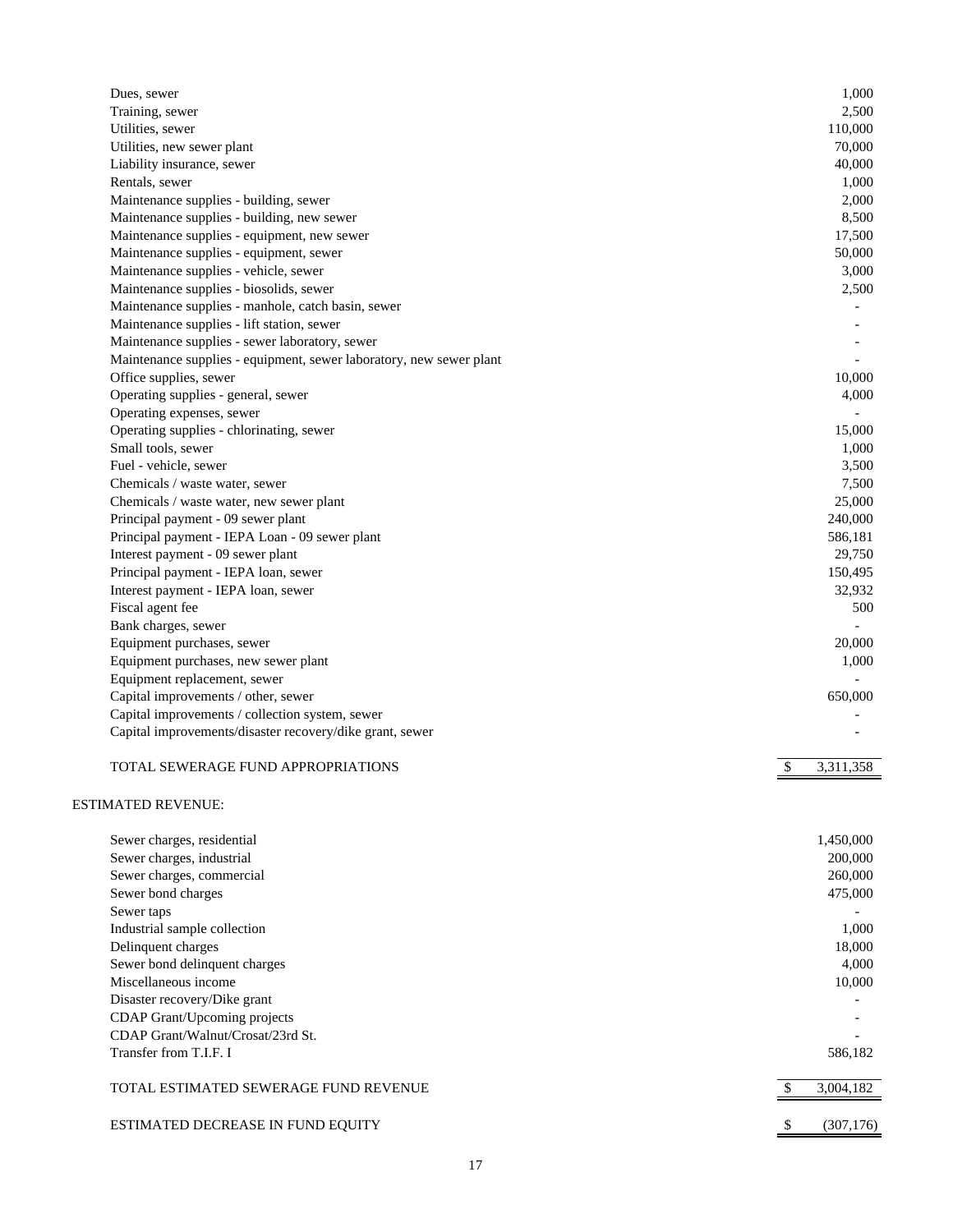# U. PARKING METER FUND

| Salaries, parking meters<br>Administrative hearing officer, parking meters<br>Office supplies, parking meters<br>Operating expense, parking meters<br>Land purchase | \$                        | 15,000<br>1,500<br>500<br>50,000 |
|---------------------------------------------------------------------------------------------------------------------------------------------------------------------|---------------------------|----------------------------------|
| TOTAL PARKING METER FUND APPROPRIATIONS                                                                                                                             | \$                        | 67,000                           |
| <b>ESTIMATED REVENUE:</b>                                                                                                                                           |                           |                                  |
| Parking fines<br>Parking fees                                                                                                                                       | \$                        | 70,000<br>3,000                  |
| TOTAL ESTIMATED PARKING METER FUND REVENUE                                                                                                                          | \$                        | 73,000                           |
| ESTIMATED INCREASE IN FUND EQUITY                                                                                                                                   | S                         | 6,000                            |
| V. FIREMEN'S PENSION FUND                                                                                                                                           |                           |                                  |
| APPROPRIATIONS:                                                                                                                                                     |                           |                                  |
| Benefit payments<br>Administrative expense<br>Miscellaneous expense                                                                                                 | \$                        | 150,000<br>5,000<br>1,000        |
| TOTAL FIREMEN'S PENSION FUND APPROPRIATIONS                                                                                                                         | $\boldsymbol{\mathsf{S}}$ | 156,000                          |
| <b>ESTIMATED REVENUE:</b>                                                                                                                                           |                           |                                  |
| Employer contribution<br>Employee contribution<br>Investment income                                                                                                 | \$                        | 150,000<br>20,000<br>35,000      |
| TOTAL ESTIMATED FIREMEN'S PENSION FUND REVENUE                                                                                                                      | \$                        | 205,000                          |
| ESTIMATED INCREASE IN FUND EQUITY                                                                                                                                   | \$                        | 49,000                           |
| W. POLICE PENSION FUND                                                                                                                                              |                           |                                  |
| APPROPRIATIONS:                                                                                                                                                     |                           |                                  |
| Benefit payments<br>Administrative expense<br>Miscellaneous expense                                                                                                 | \$                        | 797,720<br>7,000<br>5,000        |
| TOTAL POLICE PENSION FUND APPROPRIATIONS                                                                                                                            | \$                        | 809,720                          |
| <b>ESTIMATED REVENUE:</b>                                                                                                                                           |                           |                                  |
| Employer contribution<br>Employee contribution                                                                                                                      | \$                        | 797,720<br>135,000               |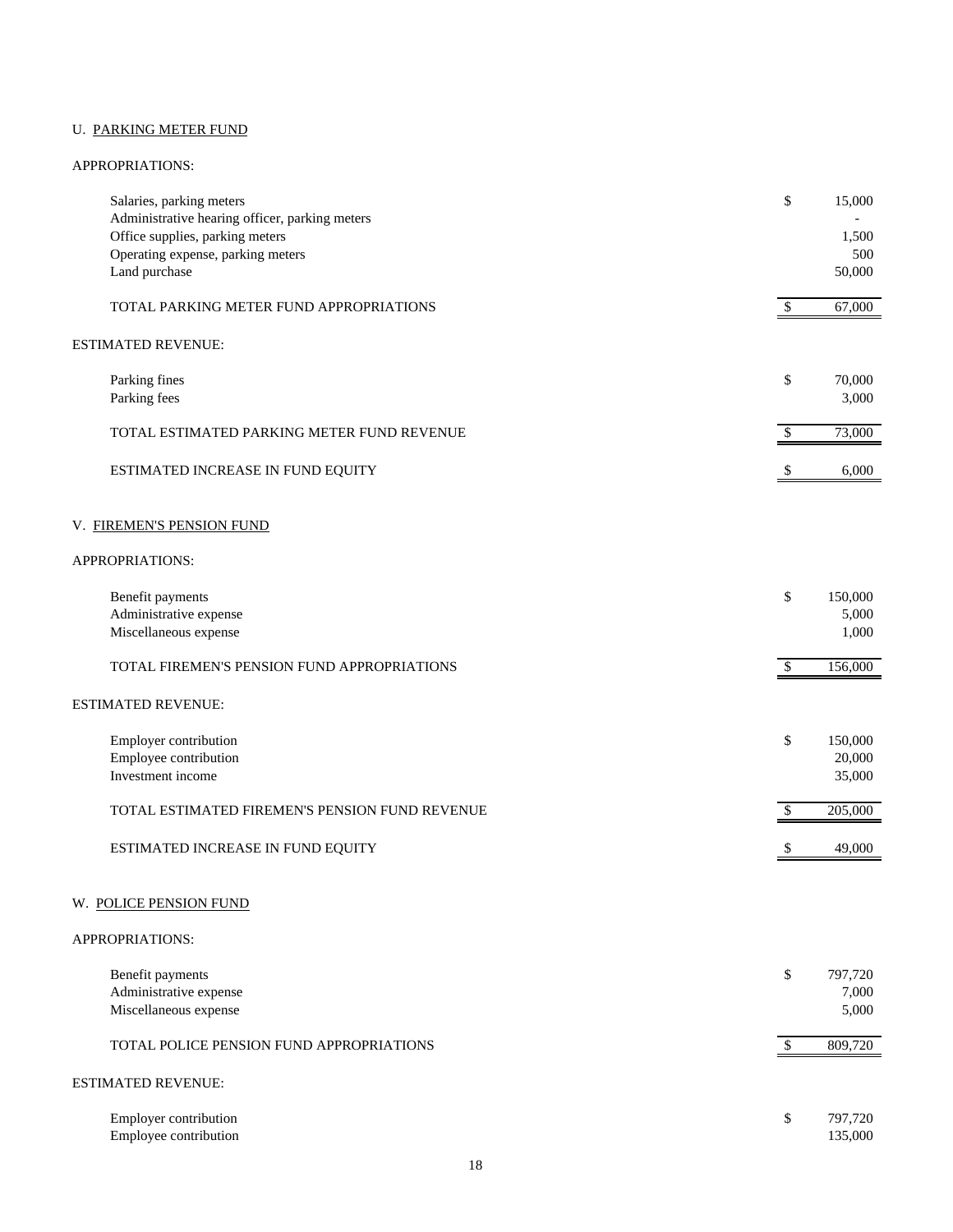| Investment income                                                              |              | 85,000             |
|--------------------------------------------------------------------------------|--------------|--------------------|
| TOTAL ESTIMATED POLICE PENSION FUND REVENUE                                    | \$           | 1,017,720          |
| ESTIMATED INCREASE IN FUND EQUITY                                              |              | 208,000            |
| X. LASALLE T.I.F. I SPECIAL TAX ALLOCATION FUND                                |              |                    |
| APPROPRIATIONS:                                                                |              |                    |
| Professional services, legal, T.I.F. I                                         | \$           | 42,543             |
| Capital improvement, other, T.I.F. I                                           |              | 430,000            |
| Tax refund - Illinois Cement, T.I.F. I                                         |              | 144,037            |
| Tax refund - Brewer, T.I.F. I                                                  |              |                    |
| Intergovernmental agreement/LaSalle Grade                                      |              | 30,468             |
| Intergovernmental agreement/Dimmick Grade                                      |              | 12,731             |
| Intergovernmental agreement/Waltham Grade                                      |              | 124,948<br>226,808 |
| Intergovernmental agreement/LP High School<br>Intergovernmental agreement/IVCC |              | 56,400             |
| Payment to developer, Starved Rock                                             |              | 4,060              |
| Transfer to T.I.F. III                                                         |              |                    |
| Transfer to T.I.F. VIII                                                        |              |                    |
| Transfer to T.I.F. IV                                                          |              |                    |
| Transfer to sewer fund, T.I.F. I                                               |              | 586,182            |
| Debt service - principal payment, T.I.F. I                                     |              |                    |
| Debt service - interest payment, T.I.F. I                                      |              |                    |
| Fiscal agent fee, T.I.F. 1                                                     |              |                    |
| TOTAL LASALLE T.I.F. I SPECIAL TAX ALLOCATION FUND APPROPRIATIONS              | \$           | 1,658,177          |
| <b>ESTIMATED REVENUE:</b>                                                      |              |                    |
| Property tax                                                                   | \$           | 1,502,928          |
| TOTAL ESTIMATED LASALLE T.I.F. I SPECIAL TAX ALLOCATION FUND REVENUE           | \$.          | 1,502,928          |
| ESTIMATED INCREASE IN FUND EQUITY                                              | \$           | (155, 249)         |
| Y. LASALLE T.I.F. II SPECIAL TAX ALLOCATION FUND                               |              |                    |
|                                                                                |              |                    |
| APPROPRIATIONS:                                                                |              |                    |
| Professional services, legal, T.I.F. II                                        | \$           | 4,096              |
| Intergovernmental agreement/LaSalle Grade                                      |              | 192                |
| Intergovernmental agreement/Dimmick Grade                                      |              | 27,710             |
| Intergovernmental agreement/LP High School                                     |              | 11,456             |
| Intergovernmental agreement/IVCC                                               |              | 6,344              |
| Payments to developer, T.I.F. II                                               |              | 4,809              |
| TOTAL LASALLE T.I.F. II SPECIAL TAX ALLOCATION FUND APPROPRIATIONS             | $\mathbb{S}$ | 54,607             |
| <b>ESTIMATED REVENUE:</b>                                                      |              |                    |
| Property tax                                                                   | \$           | 142,450            |
| TOTAL ESTIMATED LASALLE T.I.F. II SPECIAL TAX ALLOCATION FUND REVENUE          | \$.          | 142,450            |
|                                                                                |              |                    |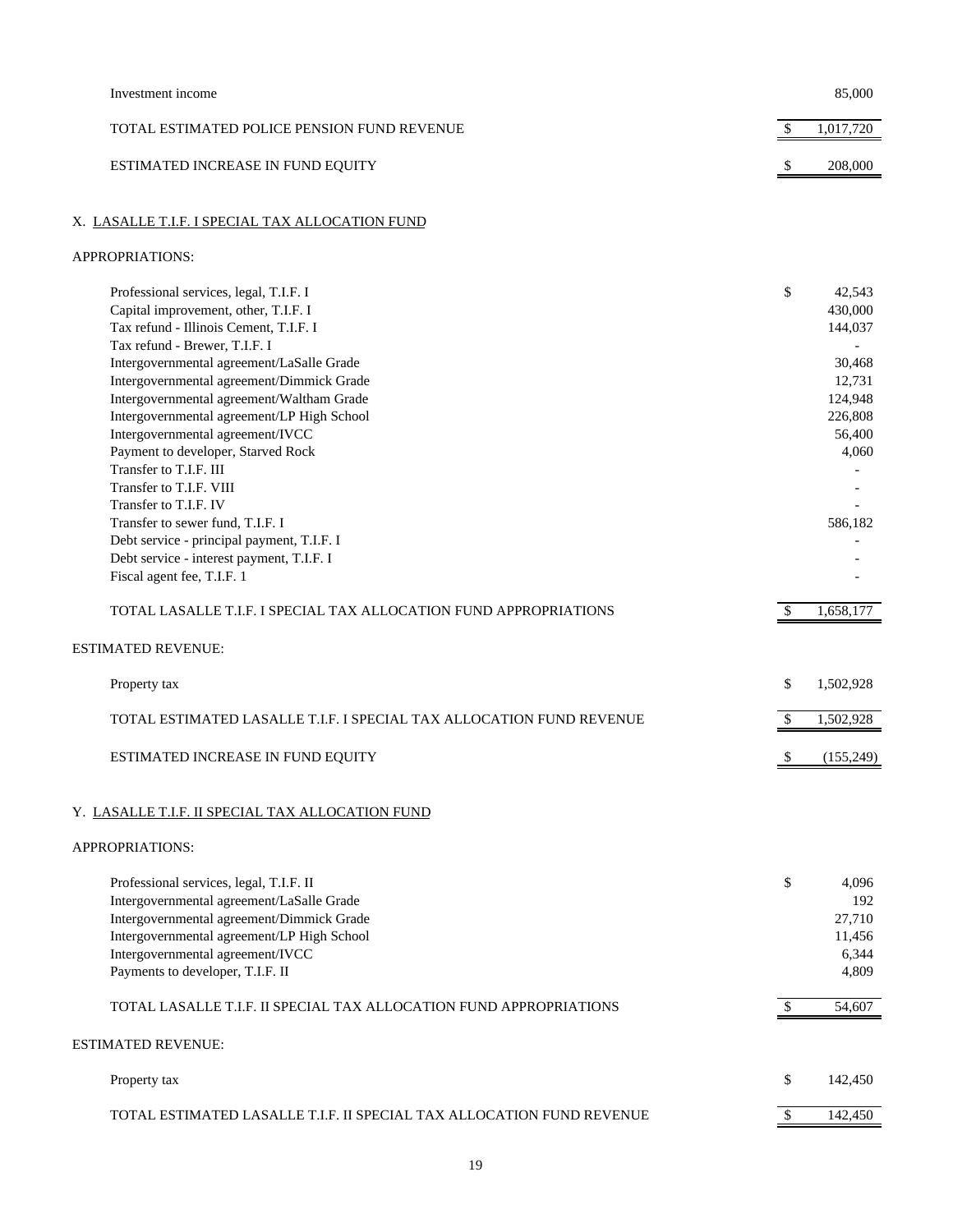# Z. LASALLE T.I.F. III SPECIAL TAX ALLOCATION FUND

| Intergovernmental agreement/Waltham Grade                              | \$           | 34,545    |
|------------------------------------------------------------------------|--------------|-----------|
| Intergovernmental agreement/LP High School                             |              | 21,612    |
| Intergovernmental agreement/IVCC                                       |              | 10,737    |
| Payment to developer/JC Whitney                                        |              | 218,256   |
| Payment to developer/Conway                                            |              | 18,978    |
| Capital improvement, other, T.I.F. III                                 |              |           |
| Transfer to Water and Sewer                                            |              |           |
| Transfer to 2010 Rotary Park Bond Fund                                 |              | 206,750   |
| Legal service, retainer                                                |              | 22,087    |
| TOTAL LASALLE T.I.F. III SPECIAL TAX ALLOCATION FUND APPROPRIATIONS    | \$           | 532,965   |
| <b>ESTIMATED REVENUE:</b>                                              |              |           |
| Property tax                                                           | \$           | 636,728   |
| Transfer from T.I.F. I                                                 |              |           |
| Transfer from T.I.F. II                                                |              |           |
| Transfer from T.I.F. VI                                                |              |           |
| TOTAL ESTIMATED LASALLE T.I.F. III SPECIAL TAX ALLOCATION FUND REVENUE | $\mathbb{S}$ | 636,728   |
| ESTIMATED INCREASE IN FUND EQUITY                                      | \$           | 103,763   |
| AA. LASALLE T.I.F. IV SPECIAL TAX ALLOCATION FUND                      |              |           |
| APPROPRIATIONS:                                                        |              |           |
| Professional services, legal, T.I.F. IV                                | \$           | 4,542     |
| Tax refund - LaSalle County, T.I.F. IV                                 |              | 9,589     |
| Tax refund - Yaklich, T.I.F. IV                                        |              |           |
| Intergovernmental agreement/LaSalle Grade                              |              | 17,676    |
| Intergovernmental agreement/LP High School                             |              | 13,264    |
| Intergovernmental agreement/IVCC                                       |              | 6,059     |
| Intergovernmental agreement/Dimmick Grade                              |              | 1,259     |
| Payments to developer/Country Aire                                     |              | 41,784    |
| Payment to developer/North Terraces                                    |              | 4,631     |
| Debt service - principal payment, T.I.F. IV                            |              | 87,297    |
| Debt service - interest payment, T.I.F. IV                             |              | 62,703    |
| Fiscal agent fee, T.I.F. IV                                            |              | 500       |
| TOTAL LASALLE T.I.F. IV SPECIAL TAX ALLOCATION FUND APPROPRIATIONS     | -S           | 249,304   |
| <b>ESTIMATED REVENUE:</b>                                              |              |           |
| Property tax                                                           | \$           | 157,938   |
| Transfer from T.I.F. I                                                 |              |           |
| TOTAL ESTIMATED LASALLE T.I.F. IV SPECIAL TAX ALLOCATION FUND REVENUE  | $\mathbb{S}$ | 157,938   |
| ESTIMATED DECREASE IN FUND EQUITY                                      |              | (91, 366) |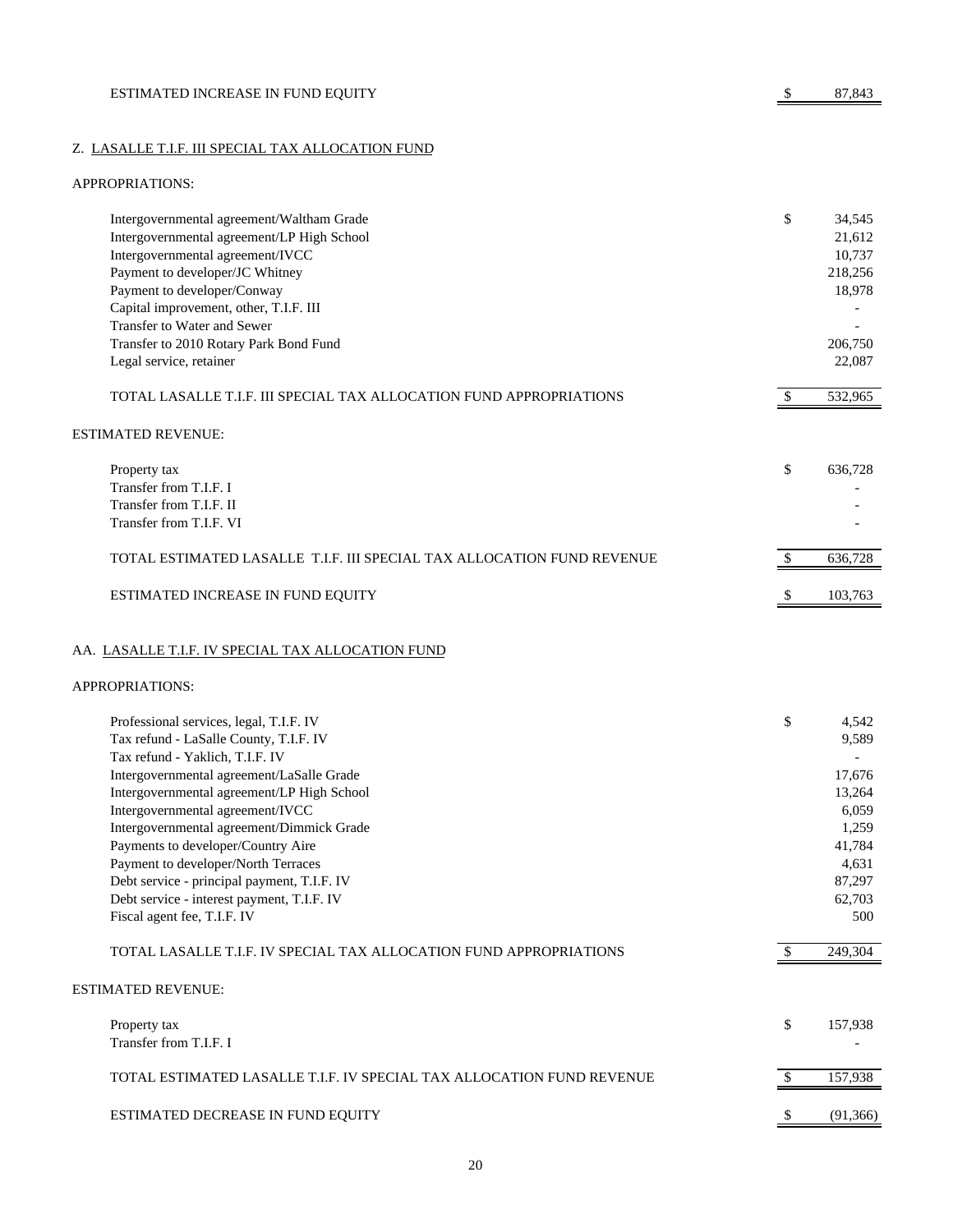# BB. LASALLE T.I.F. V DOWNTOWN FUND

| Professional services, legal, T.I.F. V<br>Capital Improvement - Other, T.I.F. V<br>Tax Refund - Fetching Frieda's<br>Tax Refund - LaSalle County, T.I.F. V<br>Tax Refund - Gary & Julie Hammers, T.I.F. V<br>Tax Refund - Canal Corridor Association, T.I.F. V<br>Tax Refund - LaSalle Subway, T.I.F. V<br>Tax Refund - Buckman Iron & Metal Co.<br>Tax Refund - American Nickeloid<br>Intergovernmental agreement/LaSalle Grade<br>Intergovernmental agreement/LP High School<br>Intergovernmental agreement/IVCC | \$       | 4,868<br>200,000<br>29<br>8,827<br>1,821<br>2,093<br>3,604<br>749<br>2,479<br>17,671<br>9,355<br>6,406 |
|--------------------------------------------------------------------------------------------------------------------------------------------------------------------------------------------------------------------------------------------------------------------------------------------------------------------------------------------------------------------------------------------------------------------------------------------------------------------------------------------------------------------|----------|--------------------------------------------------------------------------------------------------------|
| TOTAL LASALLE T.I.F. V DOWNTOWN FUND APPROPRIATIONS                                                                                                                                                                                                                                                                                                                                                                                                                                                                | $\$$     | 257,902                                                                                                |
| <b>ESTIMATED REVENUE:</b>                                                                                                                                                                                                                                                                                                                                                                                                                                                                                          |          |                                                                                                        |
| Property tax<br>Transfer from T.I.F. I                                                                                                                                                                                                                                                                                                                                                                                                                                                                             | \$       | 168,394                                                                                                |
| TOTAL ESTIMATED T.I.F .V DOWNTOWN FUND REVENUE                                                                                                                                                                                                                                                                                                                                                                                                                                                                     | \$       | 168,394                                                                                                |
| ESTIMATED DECREASE IN FUND EQUITY                                                                                                                                                                                                                                                                                                                                                                                                                                                                                  | \$       | (89, 508)                                                                                              |
| CC. LASALLE T.I.F. VI SPECIAL TAX ALLOCATION FUND                                                                                                                                                                                                                                                                                                                                                                                                                                                                  |          |                                                                                                        |
| APPROPRIATIONS:                                                                                                                                                                                                                                                                                                                                                                                                                                                                                                    |          |                                                                                                        |
| Professional services, legal, T.I.F. VI<br>Intergovernmental agreement/Waltham Grade<br>Intergovernmental agreement/LP High School<br>Intergovernmental agreement/IVCC<br>Tax Refund - LaSalle County, T.I.F. VI<br>Transfer to T.I.F. III<br>TOTAL LASALLE T.I.F. VI SPECIAL TAX ALLOCATION FUND APPROPRIATIONS                                                                                                                                                                                                   | \$<br>\$ | 5,276<br>13,402<br>1,097<br>4,556<br>6,278<br>30,609                                                   |
| <b>ESTIMATED REVENUE:</b>                                                                                                                                                                                                                                                                                                                                                                                                                                                                                          |          |                                                                                                        |
|                                                                                                                                                                                                                                                                                                                                                                                                                                                                                                                    |          |                                                                                                        |
| Property Tax                                                                                                                                                                                                                                                                                                                                                                                                                                                                                                       | \$       | 131,185                                                                                                |
| TOTAL ESTIMATED LASALLE T.I.F. VI SPECIAL TAX ALLOCATION FUND REVENUE                                                                                                                                                                                                                                                                                                                                                                                                                                              | \$       | 131,185                                                                                                |
| ESTIMATED INCREASE IN FUND EQUITY                                                                                                                                                                                                                                                                                                                                                                                                                                                                                  | $\$\,$   | 100,576                                                                                                |
| DD. LASALLE T.I.F. VII SPECIAL TAX ALLOCATION FUND                                                                                                                                                                                                                                                                                                                                                                                                                                                                 |          |                                                                                                        |
| APPROPRIATIONS:                                                                                                                                                                                                                                                                                                                                                                                                                                                                                                    |          |                                                                                                        |

| Professional services, legal, T.I.F. VII | 5.560 |
|------------------------------------------|-------|
| Tax Refund - LaSalle County, T.I.F. VII  | 1,796 |
| Tax Refund - Wm. P. Dooley, T.I.F. VII   |       |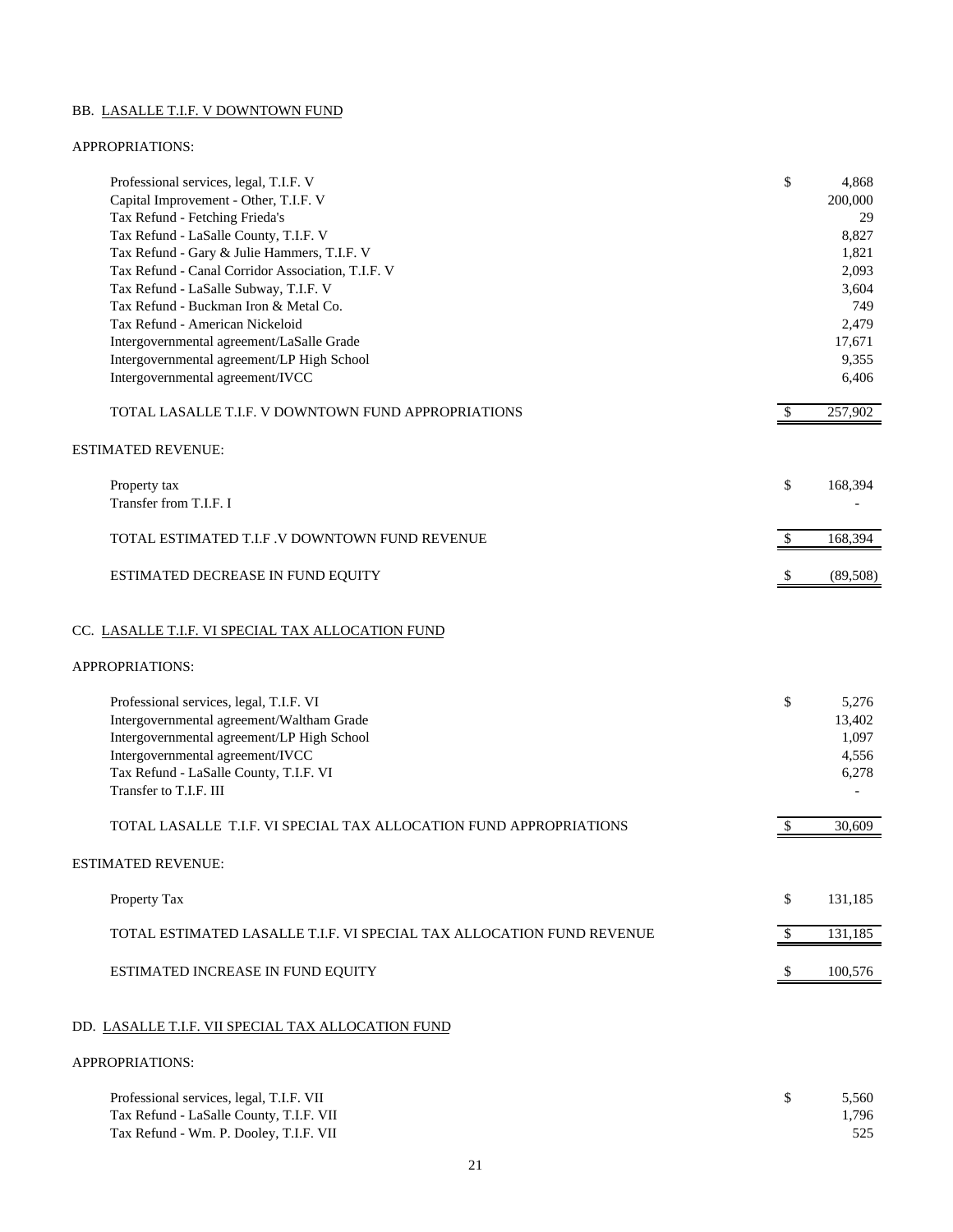| Tax Refund - Ralph Crane, T.I.F. VII<br>Tax Refund - Wm. Pezanoski, T.I.F. VII<br>Tax Refund - Robert Pezanoski, T.I.F. VII<br>Tax Refund - Catherine Pezanoski, T.I.F. VII<br>Tax Refund - Mary Edwards, T.I.F. VII<br>Tax Refund - Terry Pezanoski, T.I.F. VII<br>Tax Refund - Charles Pezanoski, T.I.F. VII<br>Intergovernmental agreement/Dimmick Grade<br>Intergovernmental agreement/Waltham Grade<br>Intergovernmental agreement/LP High School<br>Intergovernmental agreement/IVCC<br>Transfer to T.I.F. III |              | 728<br>285<br>584<br>361<br>812<br>285<br>285<br>1,182<br>684<br>1,223<br>1,303           |
|----------------------------------------------------------------------------------------------------------------------------------------------------------------------------------------------------------------------------------------------------------------------------------------------------------------------------------------------------------------------------------------------------------------------------------------------------------------------------------------------------------------------|--------------|-------------------------------------------------------------------------------------------|
| TOTAL LASALLE T.I.F. VII SPECIAL TAX ALLOCATION FUND APPROPRIATIONS                                                                                                                                                                                                                                                                                                                                                                                                                                                  | $\mathbb{S}$ | 15,613                                                                                    |
| <b>ESTIMATED REVENUE:</b>                                                                                                                                                                                                                                                                                                                                                                                                                                                                                            |              |                                                                                           |
| Property Tax                                                                                                                                                                                                                                                                                                                                                                                                                                                                                                         | \$           | 30,506                                                                                    |
| TOTAL ESTIMATED LASALLE T.I.F. VII SPECIAL TAX ALLOCATION FUND REVENUE                                                                                                                                                                                                                                                                                                                                                                                                                                               | \$           | 30,506                                                                                    |
| ESTIMATED INCREASE IN FUND EQUITY                                                                                                                                                                                                                                                                                                                                                                                                                                                                                    | \$           | 14,893                                                                                    |
| EE. LASALLE T.I.F. VIII SPECIAL TAX ALLOCATION FUND<br>APPROPRIATIONS:                                                                                                                                                                                                                                                                                                                                                                                                                                               |              |                                                                                           |
| Professional services, legal, T.I.F. VIII<br>Intergovernmental agreement/LaSalle Grade<br>Intergovernmental agreement/IVCC<br>Intergovernmental agreement/Peru Grade<br>Intergovernmental agreement/Dimmick Grade<br>Tax Refund/LaSalle County<br>Tax Refund/Gerald Cleer<br>Tax Refund/Mike Cleer<br>Tax Refund/Betty Diedrick<br>Tax Refund/Mertel Investment Co.<br>Payments to developer, Unytite<br>TOTAL LASALLE T.I.F. VIII SPECIAL TAX ALLOCATION FUND APPROPRIATIONS                                        | \$<br>\$     | 6,741<br>1,180<br>3,580<br>23<br>4,163<br>4,933<br>71<br>485<br>1,342<br>24,330<br>46,848 |
|                                                                                                                                                                                                                                                                                                                                                                                                                                                                                                                      |              |                                                                                           |
| <b>ESTIMATED REVENUE:</b>                                                                                                                                                                                                                                                                                                                                                                                                                                                                                            |              |                                                                                           |
| Property Tax<br>Transfer from T.I.F. I                                                                                                                                                                                                                                                                                                                                                                                                                                                                               | \$           | 81,659                                                                                    |
| TOTAL ESTIMATED LASALLE T.I.F. VIII SPECIAL TAX ALLOCATION FUND REVENUE                                                                                                                                                                                                                                                                                                                                                                                                                                              | \$.          | 81,659                                                                                    |
| ESTIMATED INCREASE IN FUND EQUITY                                                                                                                                                                                                                                                                                                                                                                                                                                                                                    |              | 34,811                                                                                    |

# SUMMARY OF TOTAL APPROPRIATION

| A. GENERAL FUND   |         |
|-------------------|---------|
| 1. Mayor's office | 106,750 |
| 2. Aldermen       | 22,850  |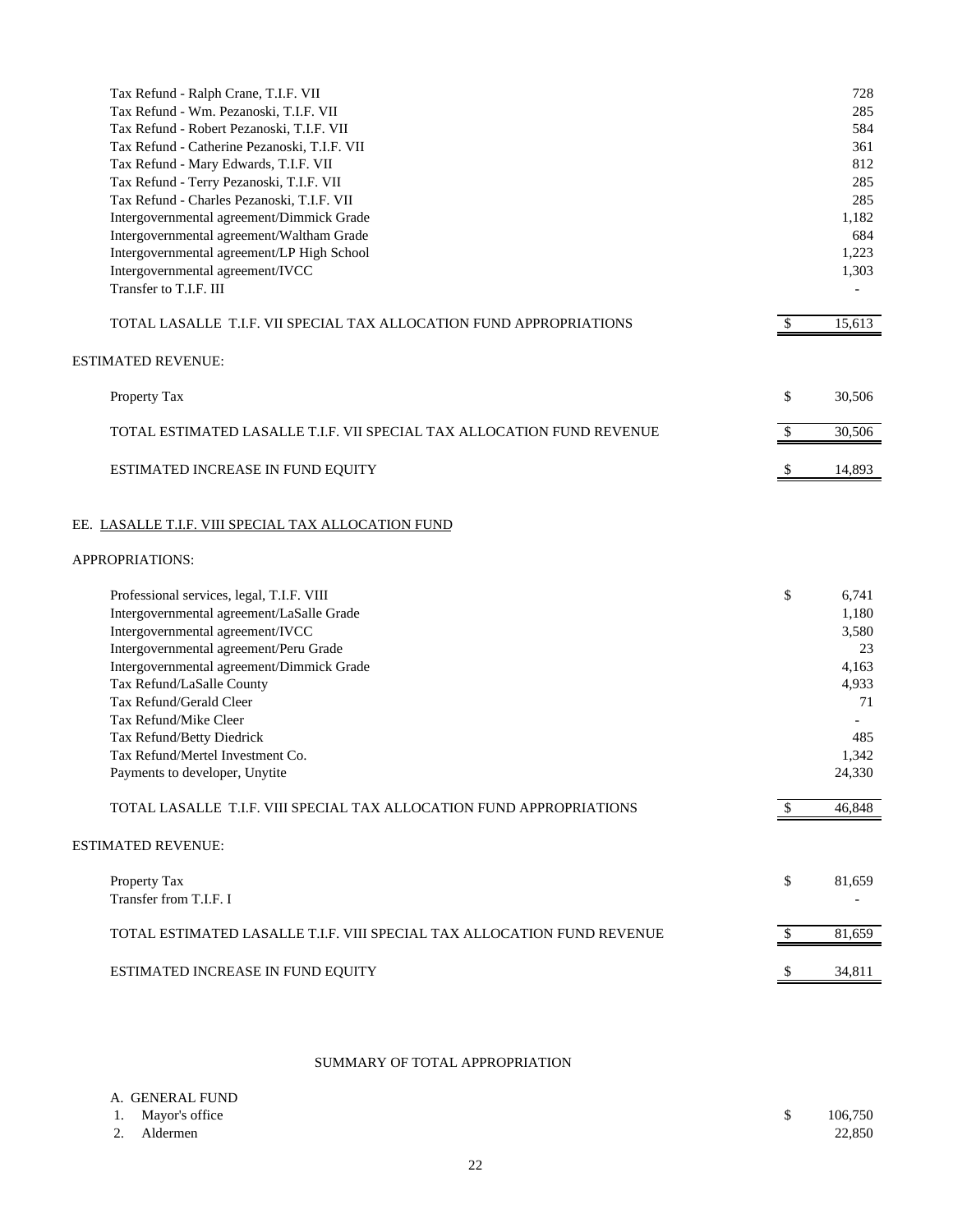| 3.<br>Comptroller's office<br>City Clerk's office<br>4.<br>Treasurer's office<br>5.<br>City Attorney<br>6.<br>Economic Developer<br>7.<br>Public safety - police<br>8.<br>Public safety - fire<br>9.<br>Health/Welfare<br>10.<br>Public works - streets<br>11.<br>City engineer<br>12.<br>Public works - building/City Hall<br>13.<br>Building inspector's office<br>14.<br>Public works - superintendent<br>15.<br>Miscellaneous<br>16. | 194,100<br>39,850<br>4,075<br>165,000<br>93,140<br>3,525,920<br>1,025,550<br>11,462<br>1,204,700<br>147,000<br>83,000<br>68,850<br>113,100<br>926,696 |
|------------------------------------------------------------------------------------------------------------------------------------------------------------------------------------------------------------------------------------------------------------------------------------------------------------------------------------------------------------------------------------------------------------------------------------------|-------------------------------------------------------------------------------------------------------------------------------------------------------|
| <b>Total General Fund</b>                                                                                                                                                                                                                                                                                                                                                                                                                | 7,732,043                                                                                                                                             |
| <b>B. AUDIT FUND</b>                                                                                                                                                                                                                                                                                                                                                                                                                     | 27,500                                                                                                                                                |
| C. GARBAGE FUND                                                                                                                                                                                                                                                                                                                                                                                                                          | 575,500                                                                                                                                               |
| D. MOTOR FUEL TAX FUND                                                                                                                                                                                                                                                                                                                                                                                                                   | 250,000                                                                                                                                               |
| E. MUNICIPAL RETIREMENT FUND                                                                                                                                                                                                                                                                                                                                                                                                             | 160,000                                                                                                                                               |
| F. PLAYGROUND AND RECREATION FUND                                                                                                                                                                                                                                                                                                                                                                                                        | 218,337                                                                                                                                               |
| G. SCHOOL CROSSING GUARD FUND                                                                                                                                                                                                                                                                                                                                                                                                            | 25,000                                                                                                                                                |
| H. SOCIAL SECURITY FUND                                                                                                                                                                                                                                                                                                                                                                                                                  | 140,000                                                                                                                                               |
| I. PUBLIC PARKS FUND                                                                                                                                                                                                                                                                                                                                                                                                                     | 90,000                                                                                                                                                |
| J. PUBLIC LIBRARY FUND                                                                                                                                                                                                                                                                                                                                                                                                                   | 401,480                                                                                                                                               |
| K. EMERGENCY TELEPHONE SYSTEM FUND                                                                                                                                                                                                                                                                                                                                                                                                       | 60,000                                                                                                                                                |
| L. LASALLE AMBULANCE SERVICE                                                                                                                                                                                                                                                                                                                                                                                                             | 575,000                                                                                                                                               |
| M. ROTARY PARK PROJECT FUND                                                                                                                                                                                                                                                                                                                                                                                                              | 425,000                                                                                                                                               |
| N. 2002 ALTERNATE BOND AND INTEREST FUND                                                                                                                                                                                                                                                                                                                                                                                                 | 116,745                                                                                                                                               |
| O. 2010 ROTARY PARK BOND FUND                                                                                                                                                                                                                                                                                                                                                                                                            | 206,750                                                                                                                                               |
| P. 2010 RECOVERY BOND FUND                                                                                                                                                                                                                                                                                                                                                                                                               | 63,570                                                                                                                                                |
| Q. 2008 CAPITAL OBLIGATION BOND AND INTEREST FUND                                                                                                                                                                                                                                                                                                                                                                                        | 124,690                                                                                                                                               |
| R. 2001 LIBRARY BOND FUND                                                                                                                                                                                                                                                                                                                                                                                                                | 185,188                                                                                                                                               |
| S. WATERWORKS FUND                                                                                                                                                                                                                                                                                                                                                                                                                       | 3,263,313                                                                                                                                             |
| T. SEWERAGE FUND                                                                                                                                                                                                                                                                                                                                                                                                                         | 3,311,358                                                                                                                                             |
| <b>U. PARKING METER FUND</b>                                                                                                                                                                                                                                                                                                                                                                                                             | 67,000                                                                                                                                                |
| V. FIREMEN'S PENSION FUND                                                                                                                                                                                                                                                                                                                                                                                                                | 156,000                                                                                                                                               |